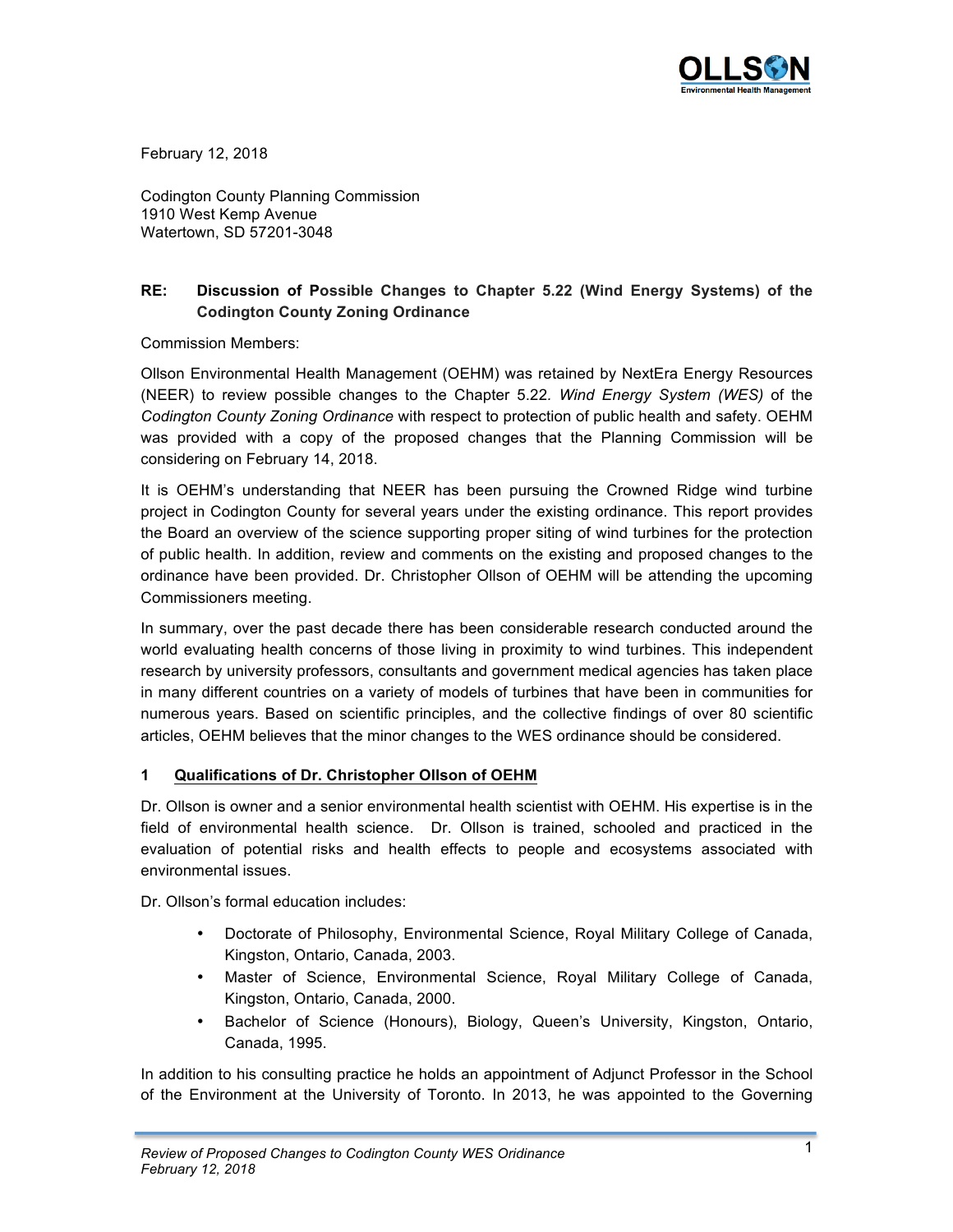

Council, and was Vice-Chair of the Academic Affairs Committee, of the University of Toronto Scarborough until 2016. Dr. Ollson teaches a graduate course at the University of Toronto in Environmental Risk Analysis and co-supervises doctoral students.

Approximately one third to half of Dr. Ollson's practice on an annual basis has been devoted to better understanding the relationship between people, animals and wind energy. For almost a decade, he has been engaged by a number of private companies to review the potential health effects that may be associated with living in proximity to wind turbines as part of their preparation of planning and permitting documentation. Since 2014, he has provided expert advice on wind turbines, health and proper siting requirements for the Vermont Public Services Department. This led to the development of a research team at his former employer (Intrinsik), which included three Doctoral level staff, one Environmental Physician, and one Doctoral Candidate. These research efforts were first published in a peer-reviewed scientific article entitled:

*Knopper, L.D. and Ollson, C.A. 2011. Health Effects and Wind Turbines: A Review of the Literature. Environmental Health. 10:78. Open Access. Highly Accessed.*

Environmental Health is an open access journal (meaning anyone can obtain a copy for free) and has an impact factor of 3.37, meaning that articles published in this journal are often cited in other peer reviewed scientific papers. After its publication in September 2011 the journal quickly identified the article as "highly accessed", it has been viewed over 49,000 times and cited in more than 30 other scientific articles.

Subsequently, the research team published the following five articles in peer-reviewed scientific journals:

*Berger R.G., Ashtiani P., Ollson C.A., Whitfield Aslund M., McCallum L.C., Leventhall G., Knopper L.D. 2015. Health-based audible noise guidelines account for infrasound and low frequency noise produced by Wind Turbines. Front Public Health. Vol 3, Art. 31* 

*Knopper, L.D., Ollson, C.A., McCallum, L.C., Aslund, M.L., Berger, R.G, Souweine, K., and McDaniel, M. 2014. Wind turbines and Human Health. Front. Public Health, Vol. 2, Art. 63*

*McCallum, L.C., Whitfield Aslund, M.L., Knopper, L.D., Ferguson, G.L., Ollson, C.A. (2014). Measuring electromagnetic fields (EMF) around wind turbines in Canada: is there a human health concern? Environmental Health 13(9), doi:10.1186/1476-069X-13-9.*

*Ollson, C.A., Knopper L.D. McCallum, L.C., Aslund-Whitfield, M.L. 2013. Are the findings of 'Effects of industrial wind turbine noise on sleep and health' supported? Noise & Health 15:63, 148-150*

*Whitfield Aslund, M.L., Ollson, C.A., Knopper, L.D. 2013. Projected contributions of future wind farm development to community noise and annoyance levels in Ontario, Canada. Energy Policy. 62, 44-50*

Dr. Ollson's research has been presented at numerous international scientific conferences.

Dr. Ollson has been formally qualified to provide expert opinion evidence on wind turbines and potential health effects at a number of North American hearings, tribunals and legal cases. The following are the proceedings where he was formally qualified to give expert opinion evidence on health effects and wind turbines: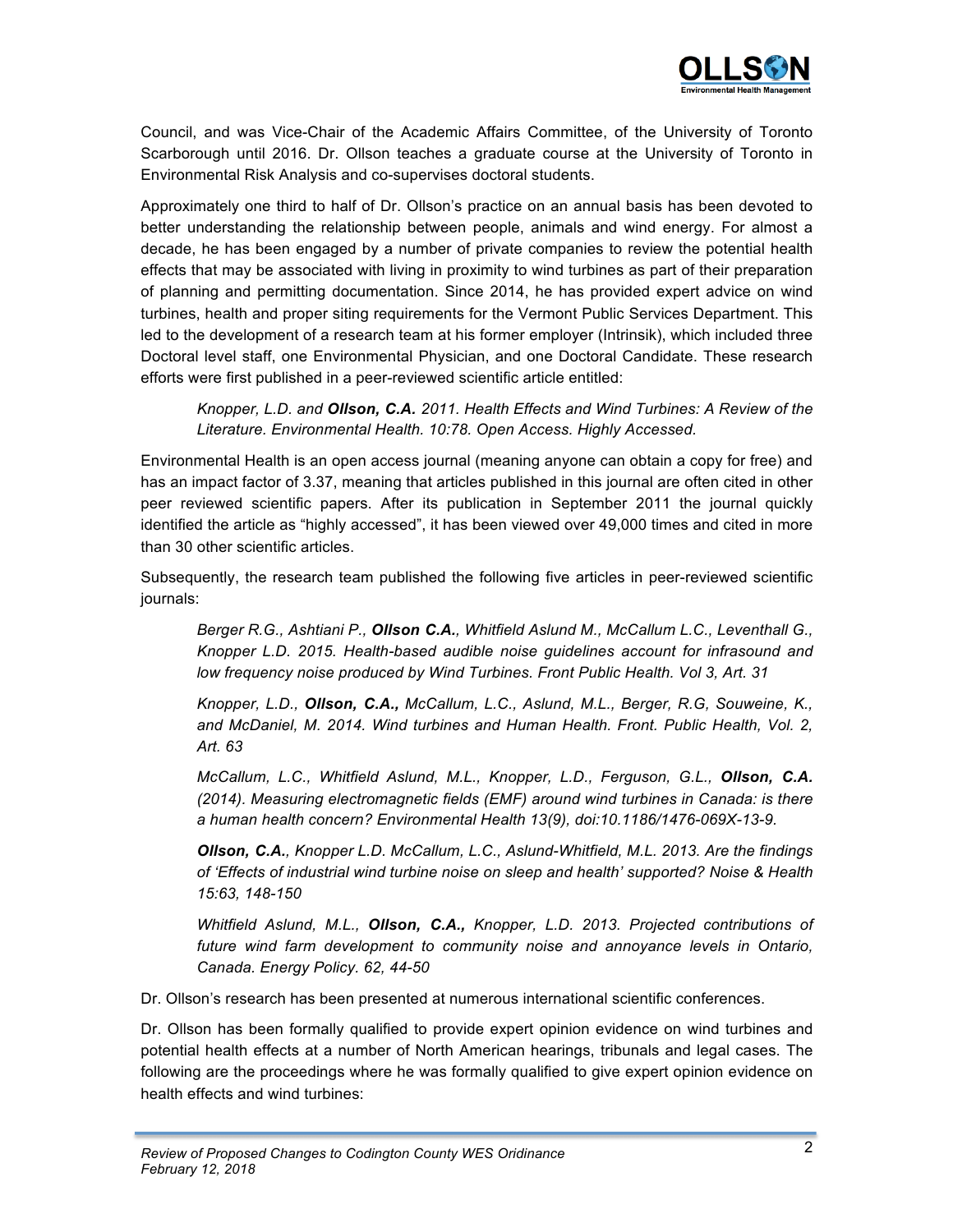

- North Dakota Public Services Commission
	- o Brady Wind Energy Center (March 2016) NextEra

| <b>Brady II Wind Energy Center</b> | (June 2016) | NextEra |
|------------------------------------|-------------|---------|

- o Oliver III Wind Energy Center (June 2016) NextEra
- Perquimins and Chowan Counties, North Carolina, CUP Hearings for Timbermill Wind (September, 2016) Apex
- Clinton County Planning and Zoning Commission, Missouri, County Ordinance Changes (June and August, 2016) NextEra
- Queen's Bench of Saskatchewan in McKinnon v. Martin (2010) Red Lily Wind
- Ontario Environmental Review Tribunals Appeal of Company Renewable Energy Approvals

| $\circ$ | Erickson v. MOE (2011) | Suncor   |
|---------|------------------------|----------|
| $\circ$ | Monture v. MOE (2012)  | Samsung  |
| $\circ$ | Moseley v. MOE (2014)  | Capstone |
| $\circ$ | Lambton County v. MOE  | Suncor   |
| $\circ$ | EOCA v MOE (2015)      | ProWind  |

- Alberta Utilities Commission (AUC):
	- o Proceeding No. 3329, Grizzly Bear Creek Wind Project (March 2016) BluEarth
	- o Proceeding No. 1955, Bull Creek Wind Project (October 2013) E.On. Renewable

Dr. Ollson has appeared before numerous County Planning & Zoning and County Commissions to provide an overview of potential health concerns during their deliberations on review of WES ordinances and granting Conditional/Special Use Permits for wind generating facilities. Dr. Ollson appeared in 2017 before the Codington County Planning Commission and addressed concerns related to APEX's Dakota Range Wind Farm that was approved by the Commission.

## **2 Proposed Changes to the Codington County WES Ordinance**

OEHM is familiar with changes to the Chapter 5.22*. Wind Energy System (WES)* of the Codington County *Zoning Ordinance*.

As with any energy facility it is important that proper setbacks and guidelines are in place for wind turbines to ensure public health and safety. Table 1 is provides the list of set back requirements listed in the proposed changes to the *WES Ordinance,* and recommendations by OEHM. The suitability of these setbacks will be discussed in each of the following sections.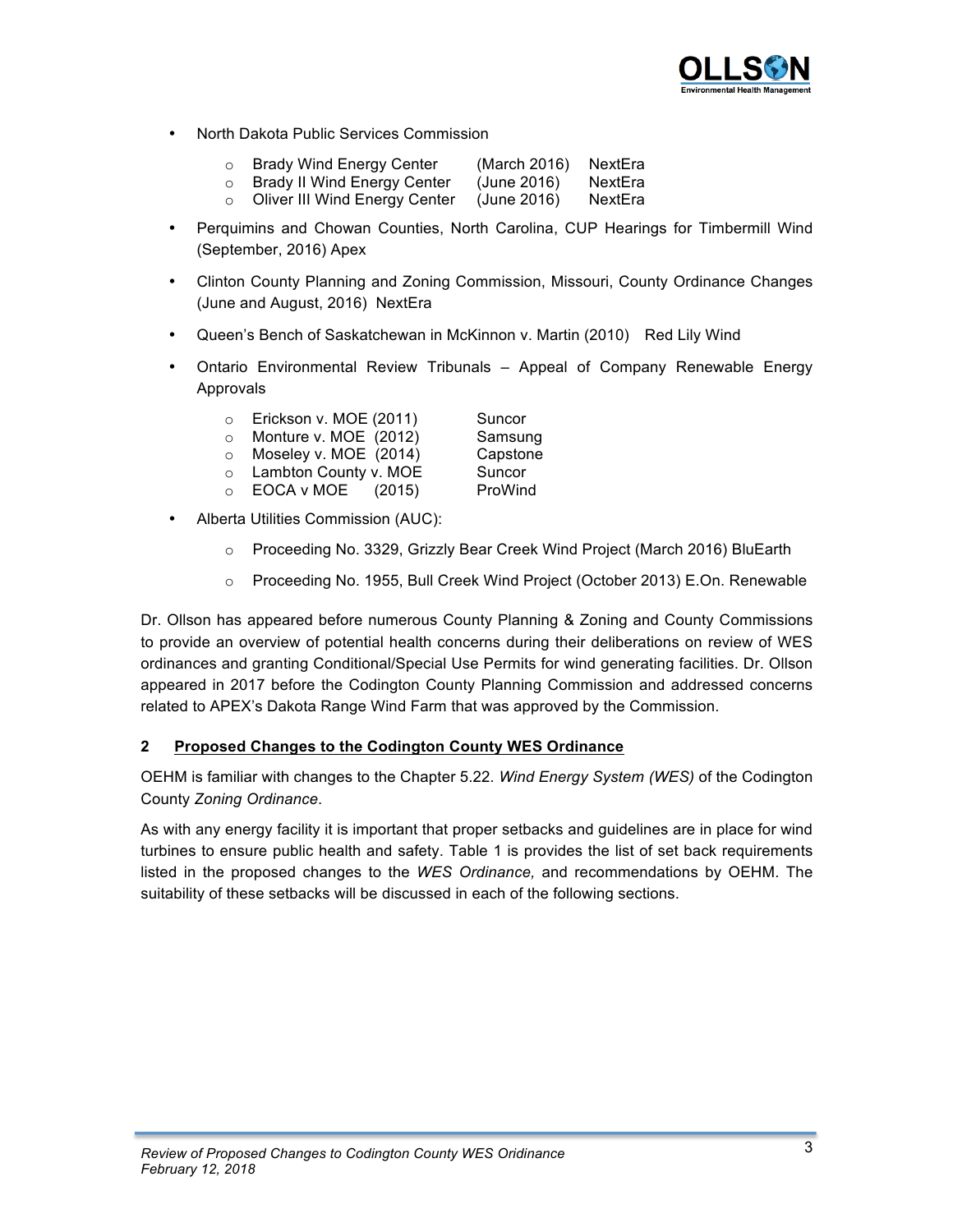

|                                                                                      |                                                                                                                                                                                                                                                                                                                               | rable 1. List of Selback Requirements and Distanciances                                                                                                                                                                                                                                                                                                       |                                                                                                                                                                                                                                                                                                                                                                                     |
|--------------------------------------------------------------------------------------|-------------------------------------------------------------------------------------------------------------------------------------------------------------------------------------------------------------------------------------------------------------------------------------------------------------------------------|---------------------------------------------------------------------------------------------------------------------------------------------------------------------------------------------------------------------------------------------------------------------------------------------------------------------------------------------------------------|-------------------------------------------------------------------------------------------------------------------------------------------------------------------------------------------------------------------------------------------------------------------------------------------------------------------------------------------------------------------------------------|
| <b>Distance</b><br>from a                                                            | <b>Vertical Height of</b><br>Tower 75' to 500'                                                                                                                                                                                                                                                                                | <b>Vertical Height of</b><br>Tower Over 500'                                                                                                                                                                                                                                                                                                                  | <b>OEHM Recommendations</b>                                                                                                                                                                                                                                                                                                                                                         |
| Residence,<br>business and<br>public<br>building                                     | 550                                                                                                                                                                                                                                                                                                                           | 550' plus 2.5' feet for<br>each additional vertical<br>foot more than 500' in<br>height                                                                                                                                                                                                                                                                       | Sufficient to protect public health.                                                                                                                                                                                                                                                                                                                                                |
| Non-<br>Participating<br>occupied<br>residence.<br>business,<br>church, or<br>school | 1,000' plus 2.5' feet for<br>each additional vertical<br>1000<br>foot more than 500' in<br>height                                                                                                                                                                                                                             |                                                                                                                                                                                                                                                                                                                                                               | May want to consider distance from<br>existing non-participating residences,<br>business and public buildings shall be<br>not less than one thousand four hundred<br>(1,400) feet. For purposes of this section<br>only, the term "business" does not<br>include agricultural uses. <sup>1</sup><br>An addition of 2.5' for each additional<br>vertical foot more than 500' is also |
| Distance from                                                                        |                                                                                                                                                                                                                                                                                                                               |                                                                                                                                                                                                                                                                                                                                                               | agreeable.                                                                                                                                                                                                                                                                                                                                                                          |
| Centerline of                                                                        |                                                                                                                                                                                                                                                                                                                               | 110% of the height of the wind turbine                                                                                                                                                                                                                                                                                                                        | May want to consider the setback to the<br>edge of the road right-of-way instead of                                                                                                                                                                                                                                                                                                 |
| <b>Public Road</b>                                                                   |                                                                                                                                                                                                                                                                                                                               |                                                                                                                                                                                                                                                                                                                                                               | centerline.                                                                                                                                                                                                                                                                                                                                                                         |
| Distance from<br><b>Property Line</b>                                                | 110% of the height of the wind turbine                                                                                                                                                                                                                                                                                        |                                                                                                                                                                                                                                                                                                                                                               | Sufficient to protect public health but<br>should consider from a non-participant<br>property line.                                                                                                                                                                                                                                                                                 |
| Noise                                                                                | A-weighted Sound pressure including<br>line of existing off site non participating<br>and/or maintained by a governmental entity.                                                                                                                                                                                             | Noise level shall not exceed 50 dBA, average<br>constructive interference effects at the property<br>residences, businesses, and buildings owned                                                                                                                                                                                                              | Sufficient to protect public health. Will<br>likely result in a setback greater than<br>1000'<br>to<br>participants.<br>Most<br>non<br>jurisdictions set sound level at homes.                                                                                                                                                                                                      |
| Shadow<br>flicker                                                                    | location of flicker potential for all schools,<br>within a one (1) mile radius of each turbine<br>site map identifying the locations of shadow<br>the expected durations of the flicker at these<br>locations from sun-rise to sun-set over the<br>topography but not for obstacles such as<br>year within the analysis area. | A Flicker Analysis shall include the duration and<br>churches, businesses and occupied dwellings<br>within a project. The applicant shall provide a<br>flicker that may be caused by the project and<br>course of a year. The analysis shall account for<br>accessory structures and trees. Flicker at any<br>receptor shall not exceed thirty (30) hours per | Recommend changing 30 hour<br>requirement to non participants only.                                                                                                                                                                                                                                                                                                                 |

#### **Table 1. List of Setback Requirements and Disturbances**

Note 1. It is OEHM's understanding that 1,400 is NEER's minimum design setback standard from occupied dwelling now used across all projects. Therefore, OEHM was asked by NEER to evaluate whether this standard would be protective of public health and safety.

#### **3 Health Research on Living in Proximity to Wind Turbines**

Wind-based energy production has been identified as a clean and renewable resource that does not produce any known emissions or harmful wastes. As a result, wind power has become the fastest growing source of new electric power generation, with several countries achieving high levels of wind power capacity.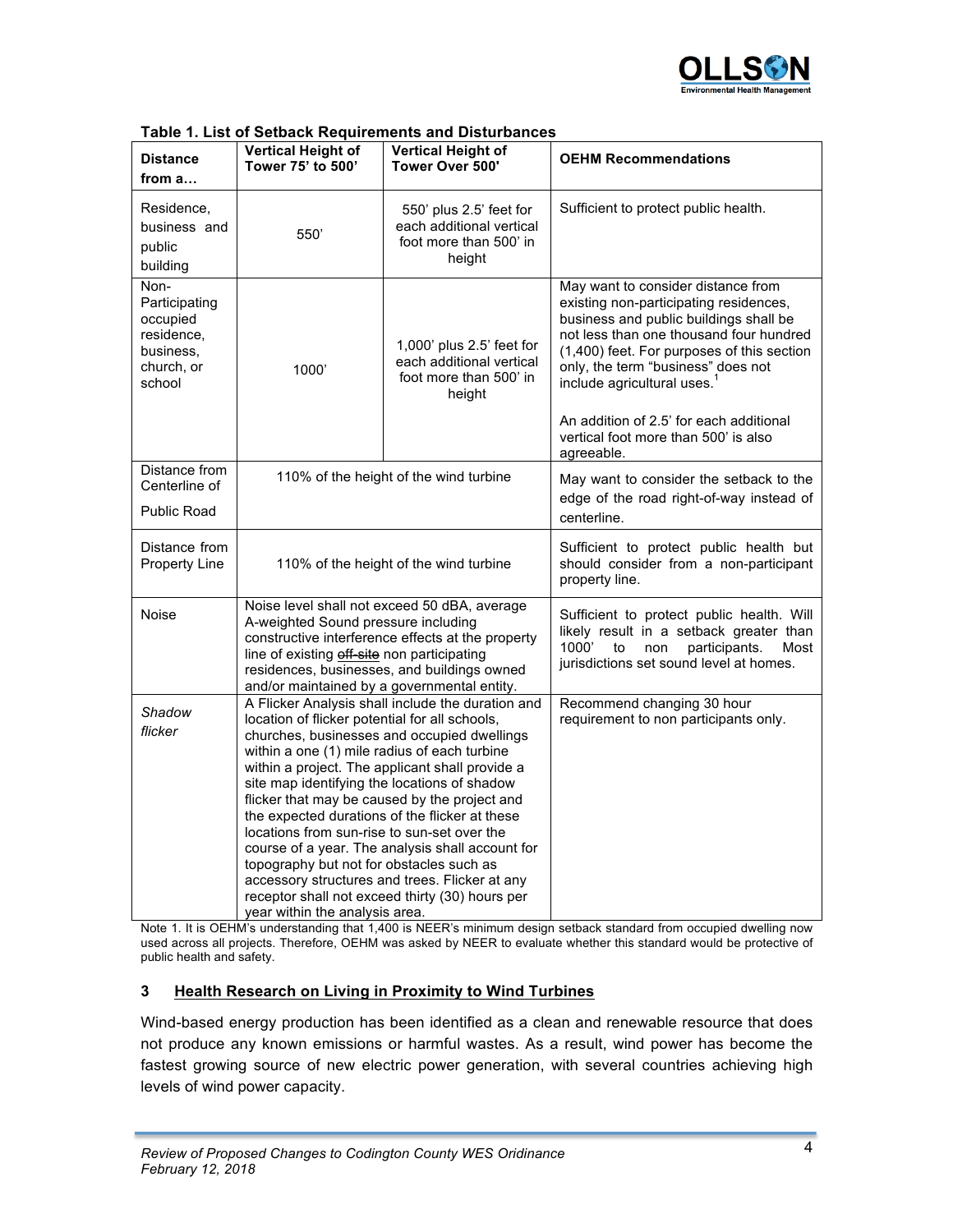

Over 80 studies have been published worldwide to examine the relationship between wind turbines and possible human health effects. Based on the findings and scientific merit of these studies they have lead health and medical authorities to state that when sited properly (i.e., based on distance and/or noise guidelines and setbacks), wind turbines are not causally related to adverse effects.

This letter serves to provide background on issues that are contained in the possible changes to the *Codington County WES Oridinance* to protect public health and safety, including:

- Audible noise
- Shadow Flicker
- Setback Distances sound and public safety
- **3.1 Peer-Reviewed Health Literature for Consideration by Codington County Audible Noise**

# *The Health Canada Wind Turbine Noise and Health Study – The Most Comprehensive Study 2012-2014*

This study is the most comprehensive study of its kind to date and its results will be referenced a number of times in this report. The following provides a high-level overview of the study design. This study was initiated in 2012 and was a partnership between Health Canada and Statistics Canada to understand the potential impacts of wind turbine noise on health and wellbeing of communities in Southern Ontario and Prince Edward Island (PEI). A total of 1238 households participated in the study, with an almost 80% response rate of all households within 10 km (6 mi) of projects investigated, making it the largest and most comprehensive study ever undertaken around the world. Households were located as close as 250 m (820 ft) and out to 10 km (6 mi) from operational wind turbines. Their reported high response rate included 1238 randomly selected participants (606 males, 632 females) between the ages of 18-79 years old. In addition, the study included both self-reported and physical/objective measures of health in participants. The sound modeling conducted in relation to this study indicated wind turbine noise (WTN) as high as 46 dBA outside of people's homes. This does not mean that issues arise at levels of greater than 46 dBA, rather it is just the high end of sound that was predicted in this study.

In 2014, Health Canada released a Summary of their findings on their website (Health Canada, 2014).

http://www.hc-sc.gc.ca/ewh-semt/noise-bruit/turbine-eoliennes/summary-resume-eng.php

It is OEHM's understanding that Health Canada chose to release the summary of their findings to make the information available to the scientific community and the public in a timely manner. Subsequently, they have released eight (8) peer-reviewed scientific publications with their results.

Health Canada's public brochure contains the following statement:

*The Wind Turbine Noise and Health Study is a landmark study and the most comprehensive of its kind. Both the methodology used and the results are significant contributions to the global knowledge base and examples of innovative, leading edge research.*

This research will be discussed as appropriate throughout this report.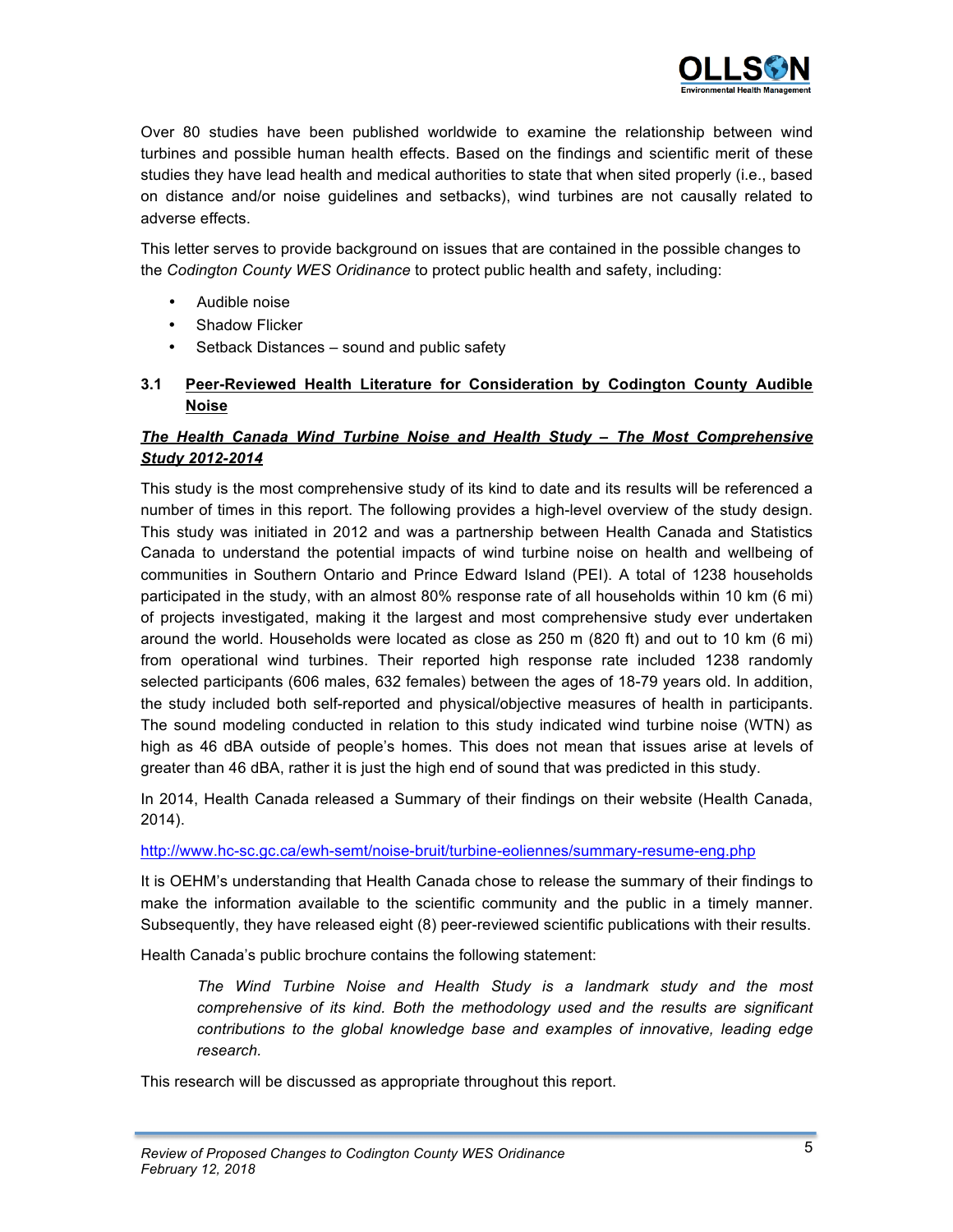

# **3.2 Audible Sound (Noise)**

The audible sound (noise) from the wind turbines is limited no greater than 50 dBA at the property line of existing non participating residences, businesses, and buildings owned and/or maintained by a governmental entity. With any sound source sleep is the critical health endpoint that needs to be protected at residences. By setting the acceptable sound level at the property, instead of the house, Codington County has taken a very conservative approach. However, there are a number of other concerns that have been raised with living in proximity to wind turbines. The past decade of rapid increase in wind power development in North America has been coupled with some who believe that wind turbines should be set miles back from residences or else it will result in public health impacts. However, the weight of scientific evidence does not hold this to be true. The following section provides an overview of the most up to date peer-reviewed published evidence to understand if the proposed changes to the WES Ordinance is protective of health.

## **3.2.1 Sleep**

The critical effect from a health perspective in setting any sound source standard is to ensure that it is protective of sleep. Quality of sleep and sleep perception can be challenging to establish causation through self-reported surveys alone.

In 2006, the Institute of Medicine of the National Academies released the book "*Sleep Disorders and Sleep Deprivation: An Unmet Public Health Problem*" (IOM, 2006). At that time they reported that*: "It is estimated that 50 to 70 million Americans suffer from a chronic disorder of sleep and wakefulness, hindering daily functioning and adversely affecting health."* In 2006 the population of the United States was 298 million, resulting in an approximately 23% of Americans with sleep disorders. This needs to be considered within any review of the sleep literature with respect to wind turbines.

## *Michaud et al., 2016. Effects of Wind Turbine Noise on Self-Reported and Objective Measures of Sleep. Sleep, Vol. 39, No. 1 (Health Canada)*

The journal Sleep is a highly respected scientific publication in this area of research. This is reflected in its five-year Impact Factor score of 5.8. The paper presents the peer-reviewed published findings of the Health Canada study (2014) of wind turbine noise on sleep. The sample size was the entire 1,238 participants from the overall study for self-reported sleep quality over the past 30 days using the Pittsburgh Sleep Quality Index (PSQI) and additional questions assessing the prevalence of diagnosed sleep disorders and the magnitude of sleep disturbance over the previous year. For the first time for wind turbine sound and objective measures for sleep latency, sleep efficiency, total sleep time, rate of awakening bouts, and wake duration after sleep were recorded using the wrist worn Actiwatch2® for 654 participants, over a total of 3,772 sleep nights.

It is the largest and most comprehensive of its kind ever undertaken for wind turbine noise.

The following excerpt from the paper discusses the study objective:

*The current study was designed to objectively measure sleep in relation to WTN exposure using actigraphy, which has emerged as a widely accepted tool for tracking sleep and wake behavior. The objective measures of sleep, when considered together*  with self-report, provide a more comprehensive evaluation of the potential effect that *WTN may have on sleep.*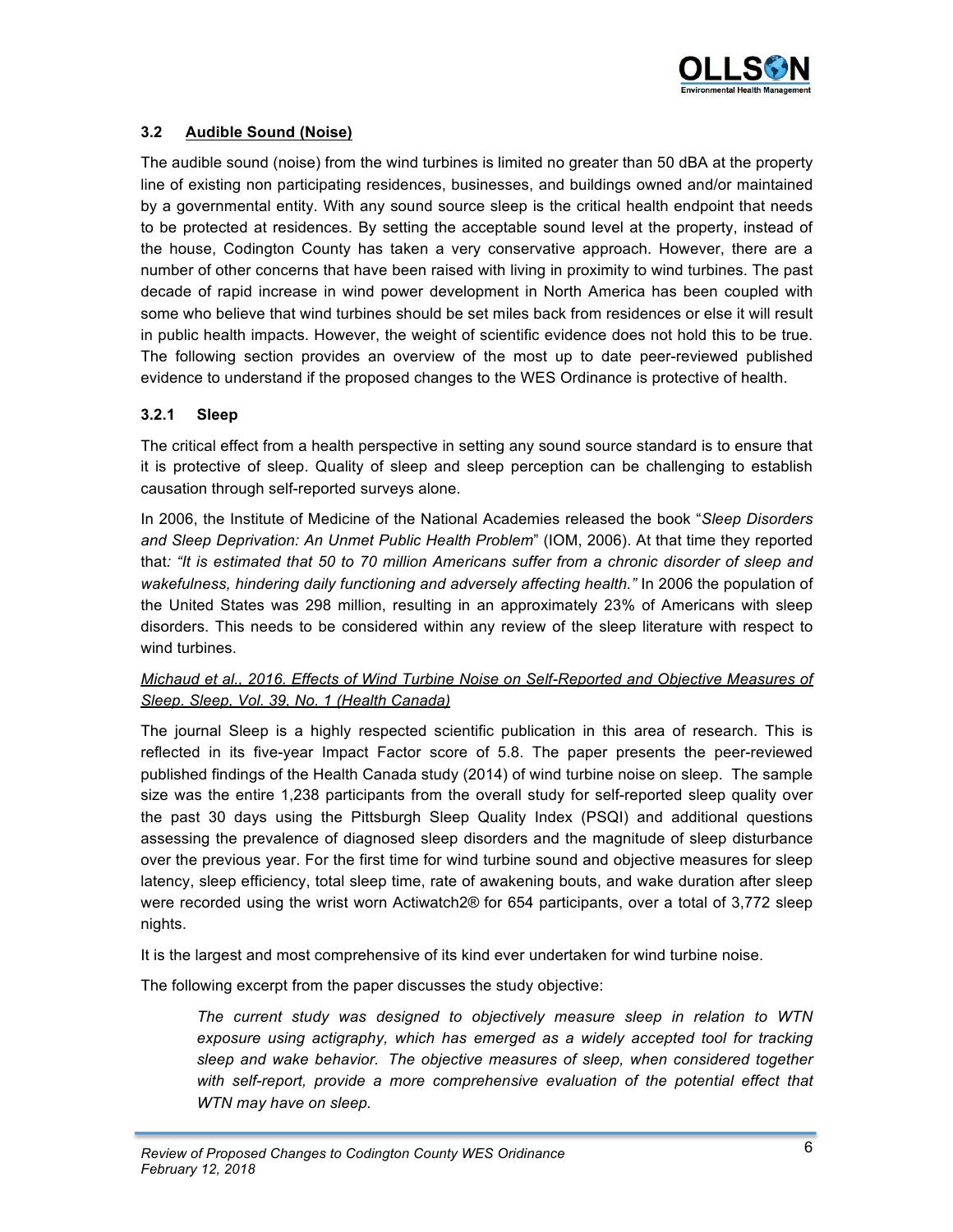

Table 1 in Michaud et al. (2016), provides an overview of the self-reported sleep magnitude and contribution of disturbance. They reported, "*The prevalence of reported sleep disturbance was unrelated to wind turbine noise levels.*"

From the conclusions of the paper:

*The potential association between WTN levels and sleep quality was assessed over the previous 30 days using the PSQI, the previous year using percentage highly sleep disturbed, together with an assessment of diagnosed sleep disorders. These self-reported measures were considered in addition to several objective measures including total sleep time, sleep onset latency, awakenings, and sleep efficiency. In all cases, in the final analysis there was no consistent pattern observed between any of the self-reported or actigraphy-measured endpoints and WTN levels up to 46 dB(A) [at homes as close as 820 ft]. Given the lack of an association between WTN levels and sleep, it should be considered that the study design may not have been sensitive enough to reveal effects on sleep. However, in the current study it was demonstrated that the factors that influence sleep quality (e.g. age, body mass index, caffeine, health conditions) were related to one or more self-reported and objective measures of sleep. This demonstrated sensitivity, together with the observation that there was consistency between multiple measures of self-reported sleep disturbance and among some of the self reported and actigraphy measures, lends strength to the robustness of the conclusion that WTN levels up to 46 dB(A) [at homes as close as 820 ft] had no statistically significant effect on any measure of sleep quality.*

Given the breadth of the study, the number of participants and consistency with past credible, peer-reviewed studies on whether living in proximity to wind turbines impacts sleep OEHM believes that this is a critical study.

The Health Canada findings are consistent with credible previously published peer-reviewed literature in the field.

# *Bakker et al. 2012. Impact of wind turbine sound on annoyance, self-reported sleep disturbance and psychological distress. Science of The Total Environment, Volume 425, 15 May 2012, Pages 42-51*

Prior to the Health Canada Study (2014), perhaps the most compelling research into wind sound awakenings was conducted by Bakker et al. (2012). This research reported the number or percentage of awakenings with those living in proximity to wind turbines in a rural setting. As can be seen from Table 7 from the Bakker paper, more people in rural environments are awakened by people/animal sound and traffic/mechanical sounds, than by the proximate wind turbines. In this study, people living in close proximity to wind turbines reported being awoken more by people/animal noise (11.7%) and rural traffic/mechanical noise (12.5%), than by turbine noise (6.0%). Sound levels in this study were as high as 54 dBA.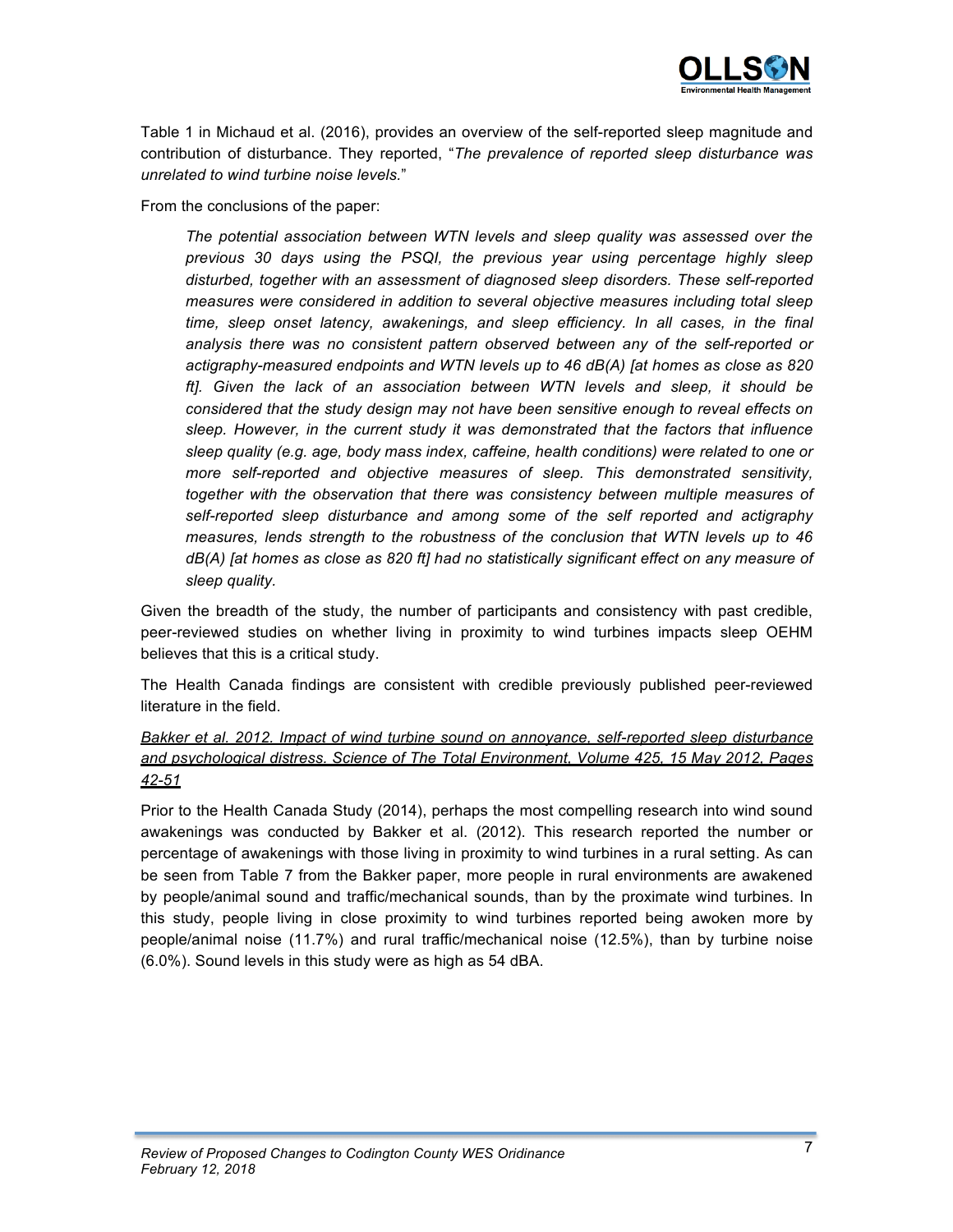

#### Table 7

| Sound source of sleep disturbance       | Rural |      | Urban |      | <b>Total</b> |      |
|-----------------------------------------|-------|------|-------|------|--------------|------|
|                                         | n     | $\%$ | n     | ℅    | n            | %    |
| Not disturbed                           | 196   | 69.8 | 288   | 64.9 | 484          | 66.8 |
| Disturbed by people/ animals            | 33    | 11.7 | 64    | 14.4 | 97           | 13.4 |
| Disturbed by traffic/ mechanical sounds | 35    | 12.5 | 75    | 16.9 | 110          | 15.2 |
| Disturbed by wind turbines              | 17    | 6.0  | 17    | 3.8  | 34           | 4.7  |
| <b>Total</b>                            | 281   | 100  | 444   | 100  | 725.         | 100  |

Sound sources of sleep disturbance in rural and urban area types, only respondents who did not benefit economically from wind turbines.

#### From Michaud et al., 2016:

*"Study results concur with those of Bakker et al. (2012), with outdoor WTN levels up to 54 dB(A), wherein it was concluded that there was no association between the levels of WTN and sleep disturbance when noise annoyance was taken into account".*

## *Jalali et al. 2016. Before–after field study of effects of wind turbine noise on polysomnographic sleep parameters. Noise Health; 18:194-205.*

The first study to be published on before-after operation effect of wind turbine noise on objectively measured sleep was conducted in 16 participants living within 2 km to a five-wind turbine project in Ontario, Canada. It should be noted that outdoor sound measurements ranged between 40 – 45 dBA before operation and 38-42 dBA after the turbines became operational. The average indoor sound level in the bedrooms was reported as 31 dBA. For the first time authors used portable polysomnography (PSG), which is a comprehensive system that objectively monitors people's sleep in their homes.

Although there are concerns about the small sample size and that exterior sound levels were higher pre-operation of wind turbines, the authors concluded:

*The result of this study based on advanced sleep recording methodology together with extensive noise measurements in an ecologically valid setting cautiously suggests that there are no major changes in the sleep of participants who host new industrial WTs in their community. Further studies with a larger sample size and including comprehensive single-event analyses are warranted.*

These findings are consistent with the previous reported studies.

## *Conclusion on Wind Turbine Noise and Sleep*

The recent published findings reveal that there is no association between exterior wind turbine sound levels and impact on sleep for residences as close as 820 ft. Therefore, OEHM believes that the Codington County WES Ordinance of 50 dBA at the property line of nonparticipants is conservative and more than sufficient to protect residents and should not affect the sleep of those living in proximity wind projects.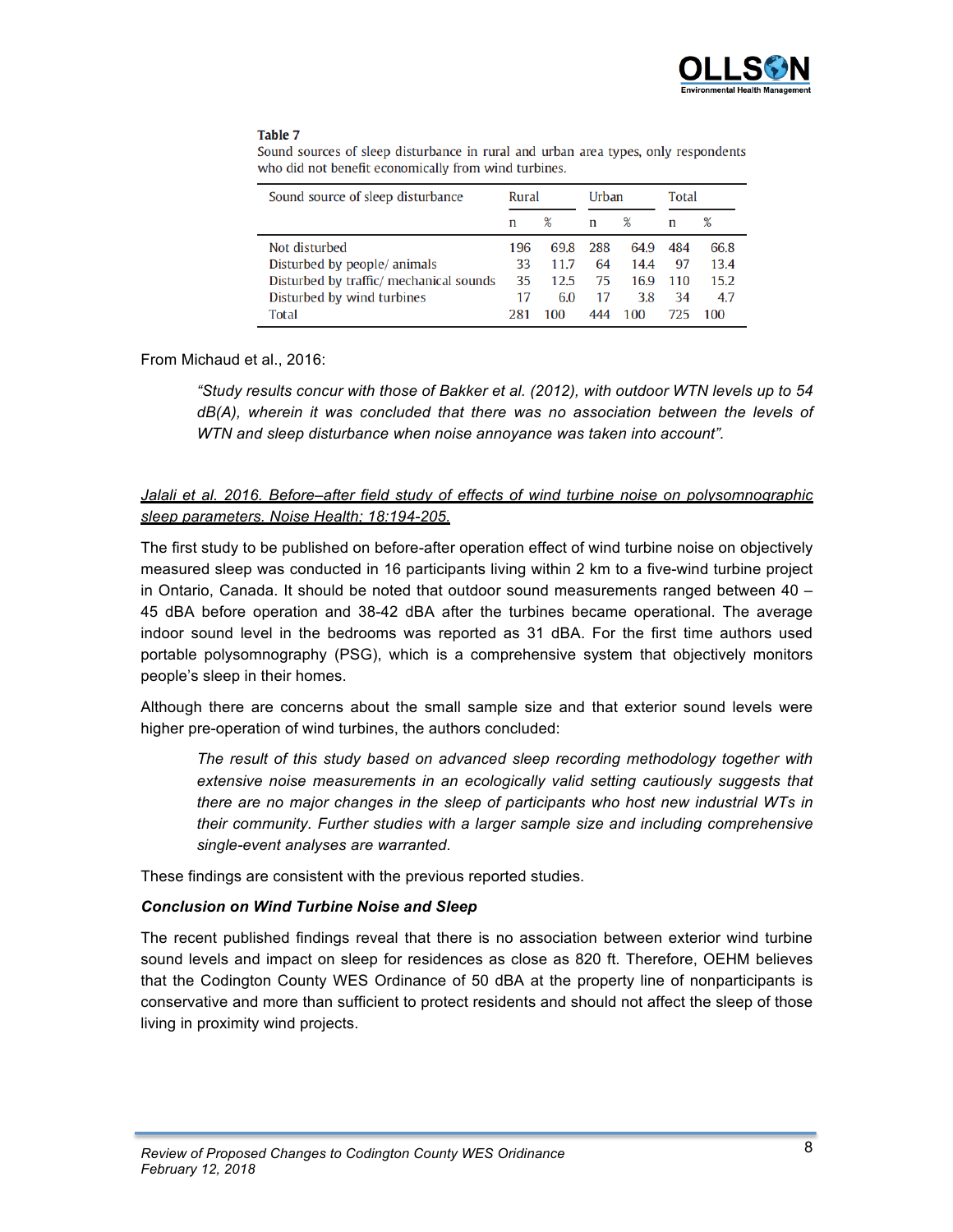

## **3.2.2 Other Potential Health Concerns Living in Proximity to Wind Turbines**

Much of the peer-reviewed literature on living in proximity to wind turbines has been focused on sleep and annoyance. This section is focused on the literature investigating both self-reported and physical measures of health for those living around wind turbines. Given that the extensive nature of the literature it is not possible to summarize it all in this document. Rather, preference has been given to key references and those most recent or extensive.

There are numerous peer-reviewed studies that have explicitly examined the relationship between levels of wind turbine noise and various self-reported indicators of human health and well-being (e.g., Health Canada 2014 and associated publications; Bakker et al. 2012; Janssen et al. 2011; Pedersen 2011; Pedersen and Persson Waye 2004; 2007). These studies have researched a wide range of wind turbine models, manufacturers, heights and noise levels. They were conducted over several years, in some cases over 10 years, after wind turbines became operational. The study of wind turbine health concerns began in Europe in the early 2000s and most recently examined in Canada.

It is important to understand that from a health perspective it is not the height of the turbines, or the noise output at their hub, that is the important. Rather, it is the resulting sound level at people's homes that is critical to ensure the protection of public health. Simply put, whether a developer selects a 500-foot wind turbine, or smaller model, the requirement to meet the 50 dB sound level at nonparticipating property lines remains the same. OEHM understands that Codington County is proposing an additional 2.5 foot setback to nonparticipants for turbines greater than 500'. Such a measure would increase setbacks as tower height increases.

In general, peer reviewed studies do not support a correlation between wind turbine noise exposure and any other response other than some annoyance (McCunney et al., 2014). For example, various studies based on the results of two surveys performed in Sweden and one in the Netherlands (1755 respondents overall), found that no measured variable (e.g., self-reported evaluations of high blood pressure, cardiovascular disease, tinnitus, headache, sleep interruption, diabetes, tiredness, and reports of feeling tense, stressed, or irritable) other than annoyance was directly related to wind turbine noise for all three datasets (Pedersen, 2011) at noise levels below 45 dBA.

## *Michaud et al. 2016a. Exposure to wind turbine noise: Perceptual responses and reported health effects. (Health Canada)*

This paper provides the results of Health Canada's investigation into perceptual responses (annoyance and quality of life) and those of self-reported health effects by participants. Only the self-reported health effects results are discussed here. Health Canada developed a final questionnaire (Michaud, 2013) that consistent of socio-demographics, modules on community noise and annoyance, self-reported health effects, lifestyle behaviours, and prevalent chronic illness.

Health Canada reported that:

*"The results from the current study did not show any statistically significant increase in the self-reported prevalence of chronic pain, asthma, arthritis, high blood pressure, bronchitis, emphysema, chronic obstructive pulmonary disease (COPD), diabetes, heart disease, migraines/headaches, dizziness, or tinnitus in relation to WTN exposure up to*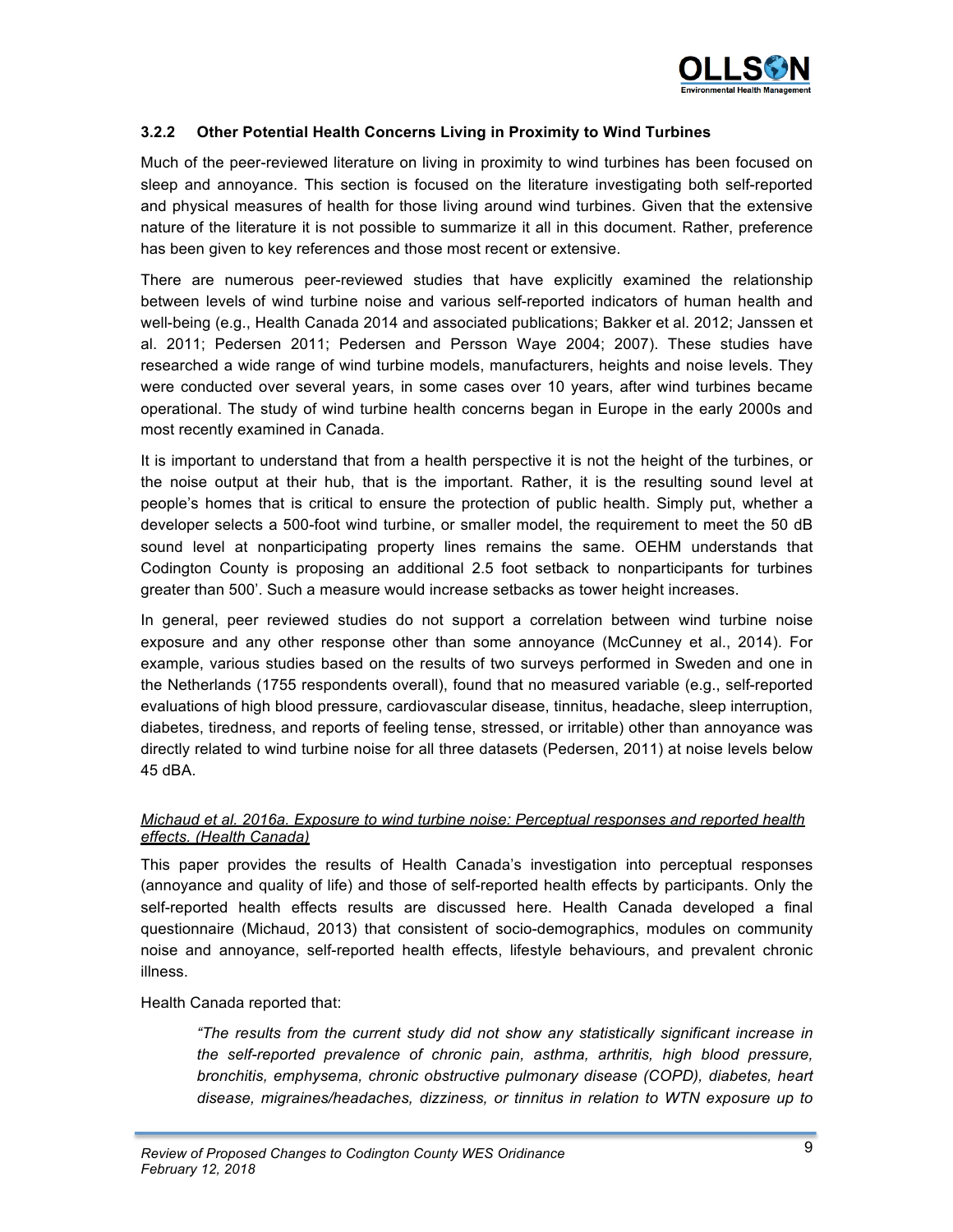

*46 dBA [at homes as close as 820 ft]. In other words, individuals with these conditions were equally distributed among WTN exposure categories."* 

This resulted in the overall conclusion of the paper that:

*"Beyond annoyance, results do not support an association between exposure to WTN up to 46 dBA [at homes as close as 820 ft] and the evaluated health-related endpoints."*

## *Michaud et al. 2016b. Personal and situational variables associated with wind turbine noise annoyance. (Health Canada)*

This paper is a continuance of the work reported in Michaud et al. (2016a). In the first paper (2016a) they provide Figure 2 that illustrates the overall level of annoyance associated with wind turbine noise across varying sound levels. In Michaud et al. 2016b, they provide Table I. that provides numerous variables that at least provide some contribution to the overall annoyance levels. As reported by others, this is a clear illustration that wind turbine annoyance is not based solely on sound levels but that there are numerous factors that contribute to reported annoyance levels in relation to living in proximity to wind turbines.

The authors state (Michaud et al., 2016b):

*The complex relationship that exists between community annoyance and noise is a wellestablished phenomenon that has been further illustrated in the current study. This study found that the R2 for the model with only WTN levels was merely 9% and that any efforts aimed at mitigating the community response to WTN will profit from considering other factors associated with annoyance. Although the final models had R2 's of up to 58%, their predictive strength for WTN annoyance was still rather limited.*

They concluded (Michaud et al., 2016b):

*"Variables associated with WTN annoyance included, but were not limited to, other wind turbine-related annoyances, personal benefit, noise sensitivity, physical safety concerns, property ownership, and province."* 

Overall, annoyance levels associated with wind turbine sound are low and consistent with other levels of noise related annoyance. Most notable was that only 9% of the annoyance from wind turbines could be correlated to the sound. Regardless of the presence of some annoyance, the previous Health Canada research (Michaud et al. 2016a), demonstrated there was no association between self-reported health conditions and sound levels.

## *Michaud et al. 2016c. Self-reported and measured stress related responses associated with exposure to wind turbine noise (Health Canada)*

This is the only study reported in the literature that in addition to collecting self-reported measures of stress, includes biophysical and chemical objective measurements of health associated with living in proximity to wind turbines. Of the 1238 study participants 1077 (87%) agreed to have blood pressure measurements, 917 of 1043 (87.9%) participants with hair consented to sampling for cortisol analysis and all completed questionnaires.

In the Concluding Remarks the authors report:

*The results provide no evidence that self-reported or objectively measured stress reactions are significantly influenced by exposure to increasing levels of WTN up to 46*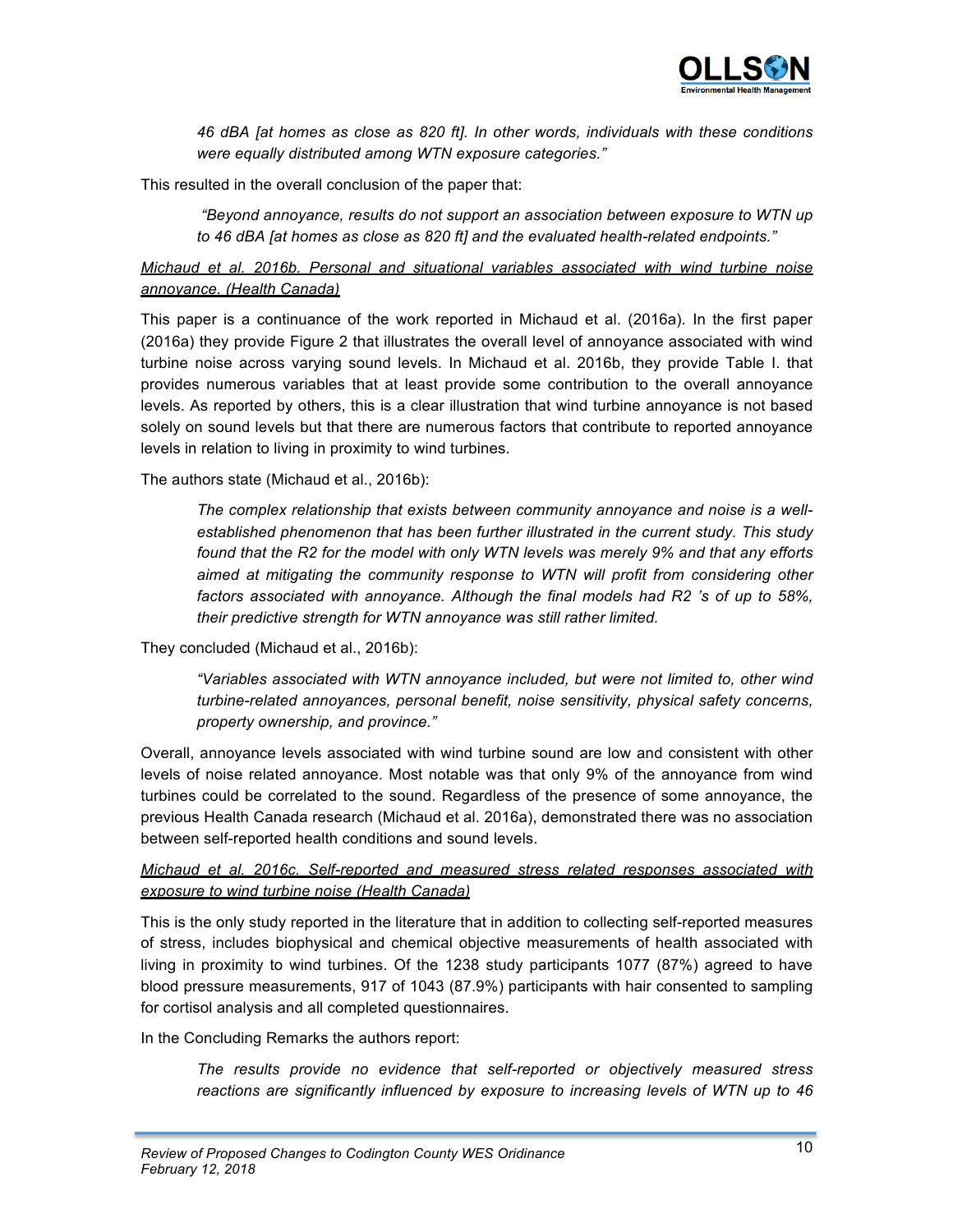

*dB [at homes as close as 820 ft]. There is an added level of confidence in the findings as this is the first study to date to investigate the potential stress impacts associated with WTN exposure using a combination of self-reported and objectively measured endpoints.*

Therefore, wind turbine noise annoyance should not be considered a health impact and the level of annoyance falls within levels that we accept in our daily lives.

## **3.2.3 Summary**

What can be seen from these peer-reviewed articles (and many others) is that the relationship between wind turbines and human responses to them is extremely complex and influenced by numerous variables. Key points that have come out of these studies are:

- Adverse health effects have not been attributed to properly sited wind turbine projects;
- People tend to notice sound from wind turbines almost linearly with increasing sound pressure level (in other words, the louder the wind turbine at ground level the more people notice them);
- A proportion (typically less than 10%) of people that notice sound from wind turbines find it annoying (annoyance is not a medical condition);
- Noise-related annoyance can be within the range of existing levels of community noise related annoyance (e.g., rail, road and air traffic; animal noise);
- Annoyance is not only related to wind turbine noise but more strongly to subjective factors like attitude, visual cue, stress and expectations; and
- People who economically benefit from wind turbines often experience higher sound levels outside their homes than non-participants and have significantly decreased levels of annoyance compared to individuals that received no economic benefit.

The reported correlation between wind turbine noise and annoyance is not unexpected as noiserelated annoyance (described by Berglund and Lindvall (1995) as a *"feeling of displeasure evoked by a noise"*) has been extensively linked to a variety of common noise sources such as rail, road, and air traffic (Berglund and Lindvall 1995; Laszlo et al. 2012; WHO Europe 2011).

Noise-related annoyance from these more common sources is prevalent in many communities. For instance, results of national surveys in Canada and the U.K. by Michaud et al. (2005) and Grimwood et al. (2002), respectively, suggested that annoyance from noise (predominantly traffic noise) may impact approximately 8% of the general population. Even in small communities in Canada (i.e., <5000 residents) where traffic is relatively light compared to urban centers, Michaud et al. (2005) reported that 11% of respondents were moderately to extremely annoyed by traffic noise. This same trend was noted in the Bakker *et al*., 2012 study in the Netherlands where people living in close proximity to wind turbines reported being awoken more by people/animal noise (11.7%), rural traffic/mechanical noise (12.5%) than turbine noise (6.0%).

McCunney et al. (2014) published a comprehensive review of the issue "*Wind Turbines and Health A Critical Review of the Scientific Literature*". This work involved review of the publications on wind turbines and health that were available. The authors provide the following summary:

*1. Measurements of low-frequency sound, infrasound, tonal sound emission, and amplitude-modulated sound show that infrasound is emitted by wind turbines. The levels*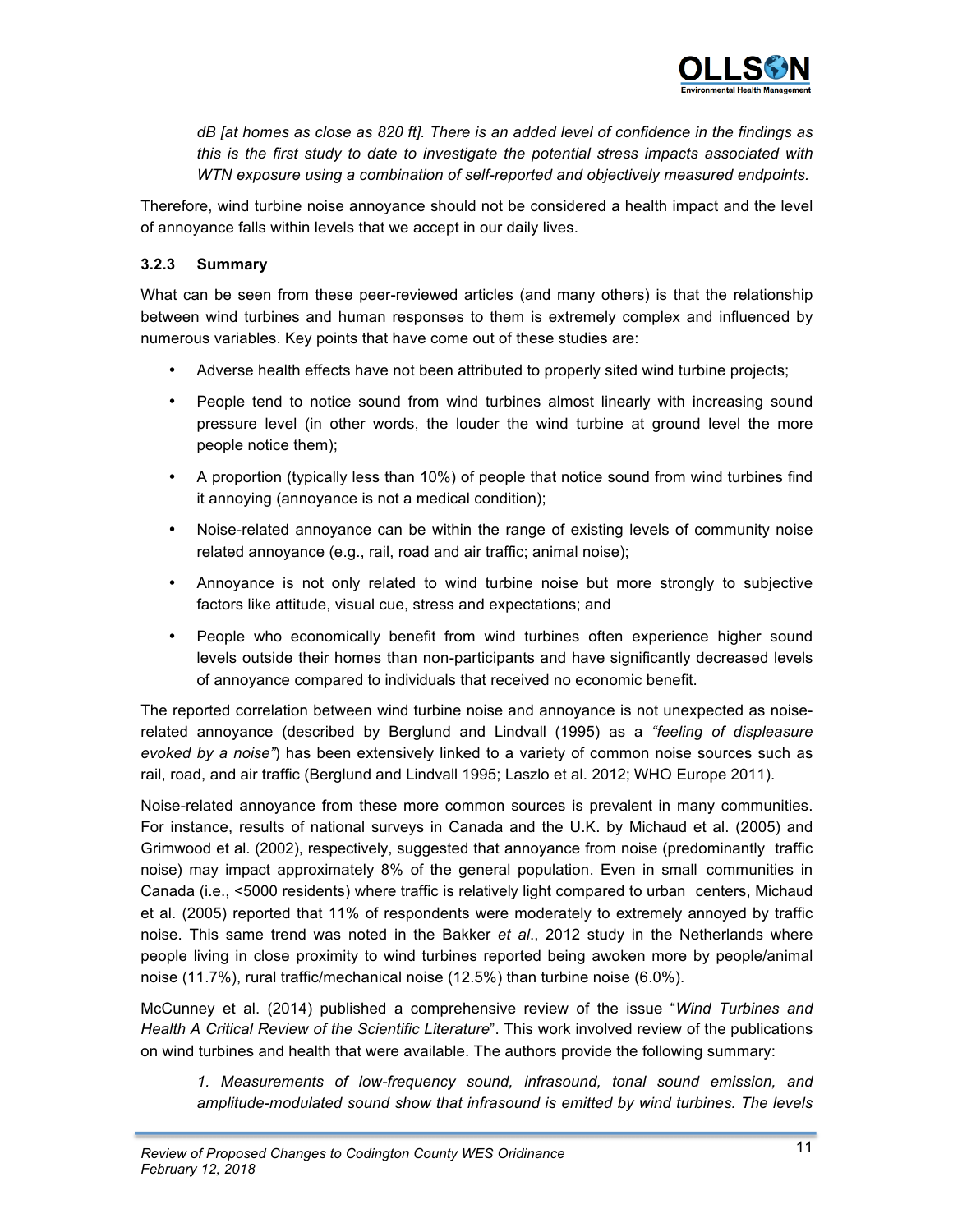

*of infrasound at customary distances to homes are typically well below audibility thresholds.*

*2. No cohort or case–control studies were located in this updated review of the peerreviewed literature. Nevertheless, among the cross-sectional studies of better quality, no clear or consistent association is seen between wind turbine noise and any reported disease or other indicator of harm to human health.*

*3. Components of wind turbine sound, including infrasound and low frequency sound, have not been shown to present unique health risks to people living near wind turbines.*

*4. Annoyance associated with living near wind turbines is a complex phenomenon related to personal factors. Noise from turbines plays a minor role in comparison with other factors in leading people to report annoyance in the context of wind turbines.*

Therefore, the proposed changes to the Codington County WES Ordinance will ensure the protection of public health. Further details on setback requirements are provided below.

#### **3.3 Shadow Flicker**

Shadow flicker occurs when interruption of sunlight by the wind turbine blades. Figure 1 was taken from Smedley et al. (2010) and demonstrates the shadow flicker phenomenon from wind turbines. Shadow flicker is unavoidable for wind turbines, however, it typically only occurs for a limited number of hours a year at a home. This is due to the fact that certain factors must be present:

- a. the sun must be in a precise location in the sky such that sunlight will cast a shadow from the wind turbine;
- b. the wind turbine must be in operation during this period (i.e., the wind must be of sufficient speed for the wind turbine to be operational);
- c. shadow will not be cast on overcast of cloud cover days; and,
- d. the shadow will typically not be cast any further than 10x the total height of the turbine to any appreciable extent. For most modern turbines this would mean shadow flicker would not extend past 5,000 feet.



ver and turbine blades are directly facing each other. Epilepsia © ILAE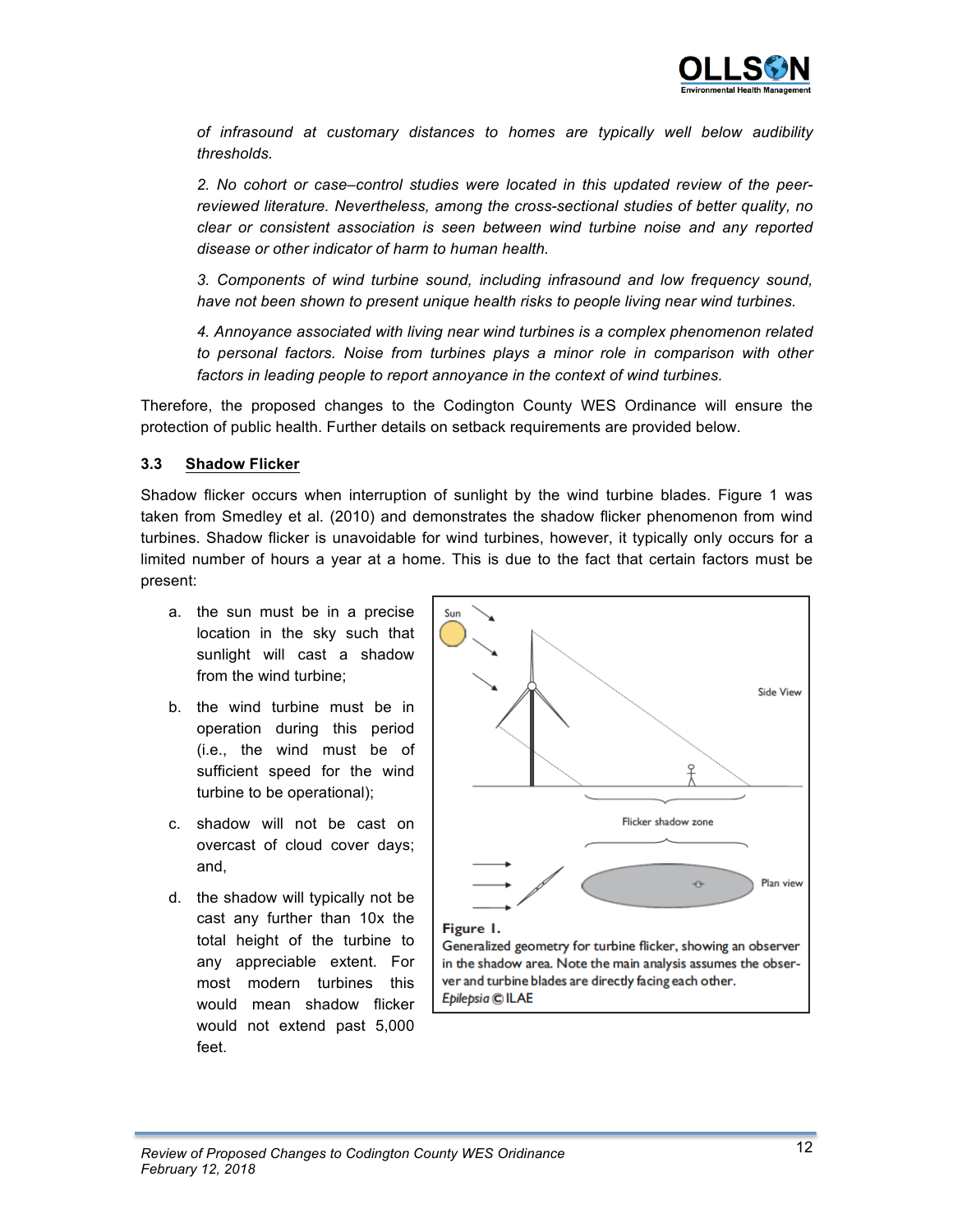

Conducting shadow flicker modeling has become common practice for proposed wind farm projects across the United States. It is often completed using commercially available software; such as WindPro.

A search of both the primary scientific literature and the Internet was conducted for wind turbine shadow potential health concerns, and report of annoyance or nuisance. Of this body of literature three of the published papers address shadow flicker.

The main health concern that has been raised with shadow flicker is the potential risk of seizures in those people with photosensitive epilepsy. Photosensitive epilepsy affects approximately 5% of people with epilepsy where their seizures can be triggered by flashing light. The Epilepsy Society first investigated this issue in the United Kingdom in the late 2000s. They polled their members and determined that no one had experienced an epileptic seizure living or being in proximity to a wind farm from shadow flicker (Epilepsy Society, 2012).

Following on this informal polling two of the United Kingdom's academic experts in epilepsy published scientific research articles in the area. Harding et al. (2008) and Smedley et al. (2010) have published the seminal studies dealing with this concern. Both authors investigated the relationship between photo-induced seizures (i.e., photosensitive epilepsy) and wind turbine shadow flicker. Both studies suggested that flicker from turbines that interrupt or reflect sunlight at frequencies greater than 3 Hz pose a potential risk of inducing photosensitive seizures in 1.7 people per 100,000 of the photosensitive population. For turbines with three blades, this translates to a maximum speed of rotation of 60 revolutions per minute (rpm).

Modern turbines commonly spin at rates well below this threshold and are typically below 20 rpm. For example, the General Electric (GE) turbines has a maximum rotational speed of 18.5 rpm. Therefore, shadow flicker from these wind turbines is not at a flash frequency that could trigger seizures and not a concern.

In 2011, the Department of Energy and Climate Change (United Kingdom) released a consultant's report entitled "Update of UK Shadow Flicker Evidence Base". The report concluded that

*"On health effects and nuisance of the shadow flicker effect, it is considered that the frequency of the flickering caused by the wind turbine rotation is such that it should not cause a significant risk to health.*

Therefore, there are no requirements to limit shadow flicker for health concerns.

Two of the most comprehensive and widely cited published scientific review articles on this topic are Knopper & Ollson (2011) and McCunney et al. (2014). Both papers review the potential health impacts of shadow flicker and concluded that there are no health effects associated with this issue living in proximity to wind turbines. Knopper & Ollson (2011) concluded:

*"Although shadow flicker from wind turbines is unlikely lead to a risk of photoinduced epilepsy there has been little if any study conducted on how it could heighten the annoyance factor of those living in proximity to turbines. It may however be included in the notion of visual cues. In Ontario it has been common practice to attempt to ensure no more than 30 hours of shadow flicker per annum at any one residence."*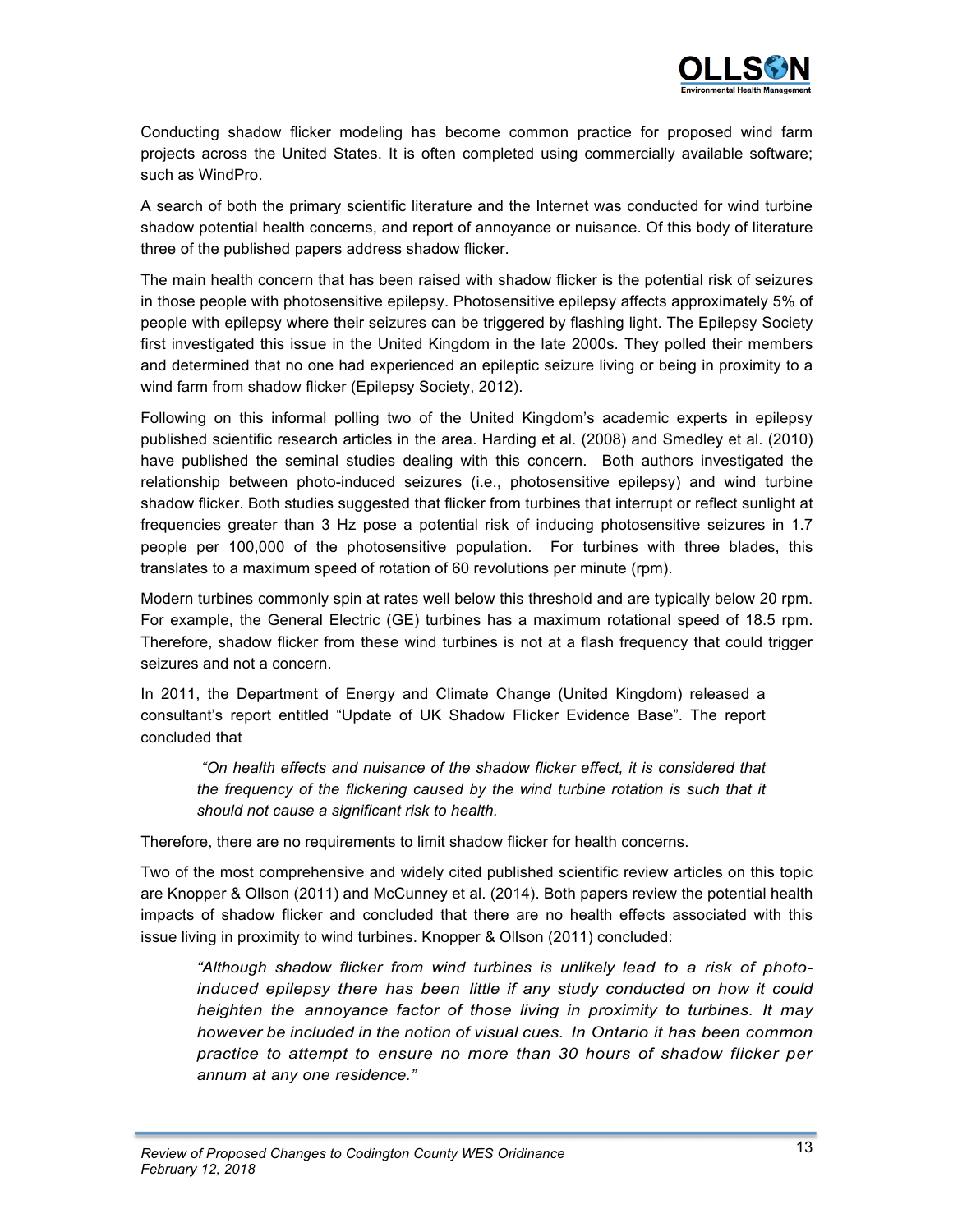

Since 2011, there has only been one study conducted that examined the potential for shadow flicker to lead to increased annoyance for those living near wind turbines. Health Canada recently completed the most comprehensive study of wind turbine health and annoyance issues of its kind in the world (Health Canada, 2014). In 2016, Health Canada published a paper "*Estimating annoyance to calculated wind turbine shadow flicker is improved when variables associated with wind turbine noise exposure are considered*" (Voicescu et al., 2016). By using the questionnaires of over 1200 people living as close as 800 feet from a turbine they attempted to determine if they could predict the percentage of people that were highly annoyed by varying levels of hours of shadow flicker (SF) a year or number of minutes on a given day. However, although annoyance did tend to increase with increasing minutes a day they could not find a statistical relationship:

*"For reasons mentioned above, when used alone, modeled SFm results represent an inadequate model for estimating the prevalence of HAWTSF as its predictive strength is only about 10%. This research domain is still in its infancy and there are enough sources of uncertainty in the model and the current annoyance question to expect that refinements in future research would yield improved estimates of SF annoyance."*

Therefore, there is nothing in the scientific literature that suggests that shadow flicker should be limited to protect health.

That said OEHM does believe that limits on shadow flicker are prudent to keep nuisance levels to a minimum at non-participating residences. A number of Counties and States have adopted various ordinances and rules limiting shadow flicker on non-participating land. A no more than 30 hours of shadow flicker modeled on a residence has almost become the universally adopted standard.

The origins of this industry standard are traced to Germany in 2002. The German Territorial Committee for Emissions control released the document "Hinweise zur Ermittlung und Beurteilung der optischen Immissionen von Windenergieanlagen, Länderausschuss für Immissionsschutz [Notes on the identification and evaluation of optical emissions from wind turbines], (in German)." The standard was based on limiting the nuisance of local residents. This level is often cited as being below one that would result in nuisance of local residents. They subsequently codified this formal shadow flicker guideline as part of the *Federal Emission Control Act* (Haugen, 2011). Similar standards to this have been adopted internationally with modifications for shadow flicker.

Eliminating shadow flicker at non-participating homes does not afford any additional protection for health. Therefore, OEHM agrees with the recommendation of the Commission to adopt a no more than 30 hours of shadow flicker a year at non-participating residences. To put this in perspective it represents less than 0.5% of the daylight hours a year. OEHM believes the Commission should consider limiting this restriction to on nonparticipants.

# **3.4 Physical Health and Safety**

Public health and safety with respect to wind projects are also governed by setback and safety distances. The *proposed changes to the Codington County WES Ordinance* are consistent with other jurisdictions and with for example a major manufacture of wind turbines - GE Power & Water setback considerations (GE Power & Water, 2013) (Table 2).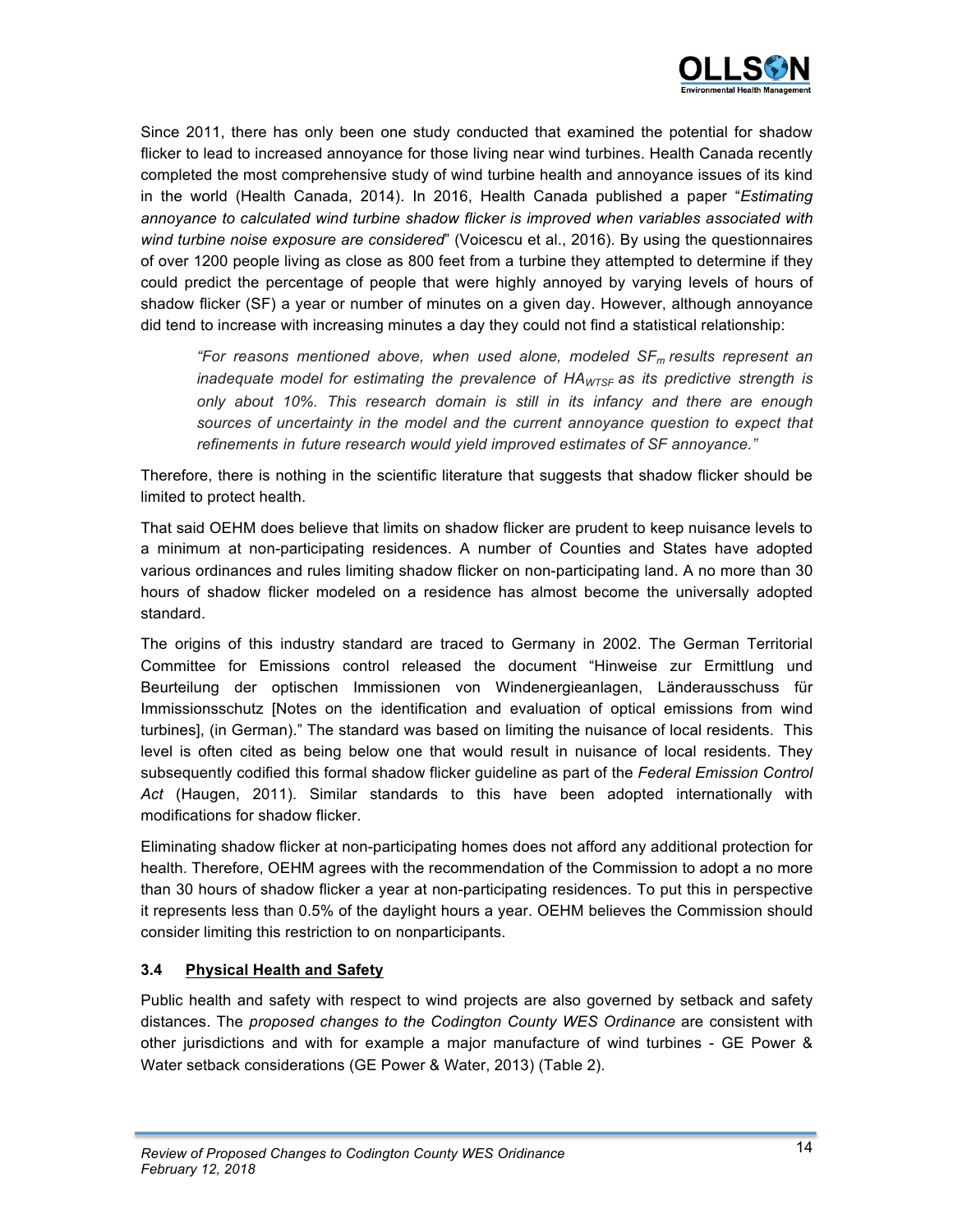

All of these setbacks were developed to ensure protection of public health and safety.

The following describes the suitability of the proposed changes to the *Codington County WES Ordinance* for projection from ice throw and blade failure. Overall, these setback distances are not meant to be protective of the fact that these issues can occur, rather the infrequent events under which they happen and the odds that an individual would be harmed.

# **Table 2. GE Setback Considerations**

| Setback Distance from center of turbine tower                                              | Objects of concern within the setback distance                                                                                                                                                                                                              |
|--------------------------------------------------------------------------------------------|-------------------------------------------------------------------------------------------------------------------------------------------------------------------------------------------------------------------------------------------------------------|
| All turbine sites (blade failure/ice throw):<br>$1.5 \times$ (hub height + rotor diameter) | - Public use greas<br>- Residences<br>- Office buildings<br>- Public buildings<br>- Parking lots<br>- Public roads<br>- Moderately or heavily traveled roads if icing is likely<br>- Heavily traveled roads if icing is not likely<br>- Passenger railroads |
| All turbine sites (tower collapse):<br>$1.1 \times$ tip height <sup>1</sup>                | - Public use greas<br>- Residences<br>- Office buildings<br>- Public buildings<br>- Parking lots<br>- Public roads<br>- Private roads<br>- Railroads<br>- Sensitive above ground services <sup>2</sup>                                                      |
| All turbine sites (rotor sweep/falling objects):<br>$1.1 \times$ blade length <sup>3</sup> | - Property not owned by wind farm participants <sup>4</sup><br>- Buildings<br>- Non-building structures<br>- Public and private roads<br>- Railroads<br>- Sensitive above ground services                                                                   |

## **3.4.1 Ice Throw**

In 2007, Garrad Hassan Canada Inc. was commissioned by the Canadian Wind Energy Association (CanWEA) to undertake a probabilistic risk evaluation of the likelihood of ice fragment throw from wind turbines would strike a member of the public. They used a hypothetic 2.0 MW turbine with the same hub height (80 m) as common modern wind turbines. They examined meteorological conditions in Ontario, Canada, which are similar to winter environment in South Dakota. Three scenarios were examined – Scenario A House, Scenario B Road and Scenario C Individual. The setback distances they used were consistent or less than those found in the proposed changes to the Codington County WES Ordinance . Their findings are provided in Table 3.

|  |  |  |  | Table 3. Ice Throw Strike Probabilities (Garrad Hassan, 2007) |  |
|--|--|--|--|---------------------------------------------------------------|--|
|--|--|--|--|---------------------------------------------------------------|--|

| <b>Scenario A</b>                                                                                | <b>Scenario B</b>                                                                                                                               | <b>Scenario C</b>                                                                            |  |  |
|--------------------------------------------------------------------------------------------------|-------------------------------------------------------------------------------------------------------------------------------------------------|----------------------------------------------------------------------------------------------|--|--|
| <b>House</b>                                                                                     | Road                                                                                                                                            | <b>Individual</b>                                                                            |  |  |
| 1000 ft <sup>2</sup> house<br>1000 ft from turbine<br>٠<br>1 ice strike per 62,500<br>٠<br>vears | north-south road is<br>situated directly west of<br>a turbine at 650 ft<br>100 vehicles at 40 mph<br>1 vehicle strike per<br>٠<br>100,000 years | ever-present individual<br>between 65 ft to 1000 ft<br>from turbine<br>1 strike in 500 years |  |  |

The results indicate an extremely low probability that an individual or vehicle would ever be struck. Therefore, setback distances considered in the proposed changes to the Codington County WES Ordinance and the GE recommended setbacks are more than sufficient to protect public health and safety from risk of ice throw.

## **3.4.2 Blade Failure**

With respect to turbine failure, the Garrad Hassan report (2007) determined that the risk of a failure of a piece of a blade is 1 in 4,000 turbines per year and that the risk of a full blade failure is 1 in 2,400 turbines a year. They also reported that maximum distance for an entire blade to travel was 150 m (500 feet) and for a blade fragment 500 m (1640 feet).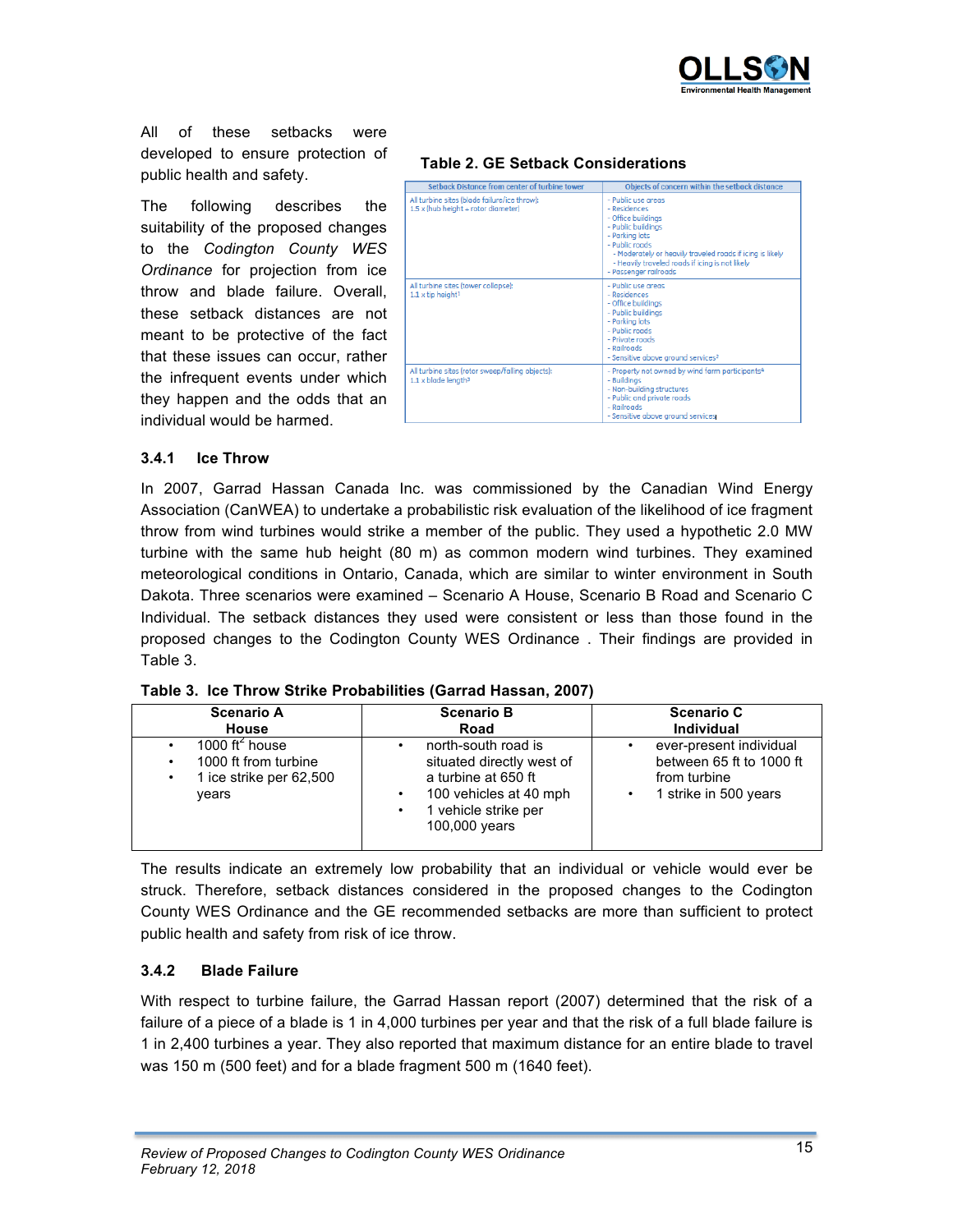

In 2013, MMI Engineering Ltd undertook a study titled "Study and development of a methodology for the estimation of the risk and harm to persons from wind turbines" for the United Kingdom government. They studied a 2.3 MW wind turbine with a hub height of 80 m, similar to that of modern wind turbines. Through their probabilistic assessment they determined that risk of fatality from wind turbine blade fragment throw is low in comparison to other societal risks. It was roughly equivalent to the risk of fatality from taking two aircraft flights a year or being struck by lightening.

Given the very low probability of risk of fatality or injury from blade failure the proposed changes to the *Codington County WES Ordinance* and the GE recommended setbacks are deemed sufficient to protect public health and safety.

## **3.4.3 Tower Collapse**

Tower collapse is a very rare event, although it is acknowledged that it can occur. When wind turbine tower fail, they tend to collapse within a distance equal or less to their total height. The proposed changes require wind turbines be placed 1.1 times Turbine Height from centerline of roads and property lines. This safety distance ensures that in the unlikely event of a tower collapse that the wind turbine will impact only the participating parcel of land and not interfere, or affect, roads or neighboring properties. The proposed changes are consistent with safety setbacks found across most counties and states. However, it is recommended that the proposed changes include a distance of 110% setback to the road right-of-way and not centerline. It is also recommended that it be altered to 110% setback to nonparticipating property lines.

## **3.4.4 Conclusions on Setback Distances**

The proposed changes to setback distances are sufficient to protect public health and safety. Some minor modifications could be considered.

# **4 Conclusions**

Over the past decade there has been considerable research conducted around the world on the potential for wind turbines to adversely impact health. This independent research by university professors, consultants and government medical agencies has taken place in many different countries on a variety of models of turbines that have been in the community for a number of years. Based on scientific principles, and the collective findings of over 80 scientific articles, OEHM believes that the existing Codington County WES Ordinance will continue to be protective of health. However, the proposed changes are reasonable and the Commission could consider slight modification to the distance setback from homes to non-participating homes to 1,400 ft, and limiting shadow flicker no more than 30 hours at non-participating homes.

Overall, OEHM believes that the proposed changes to the Codington County WES Ordinance are sufficient and only minor if any modifications are recommended for the protection of public health.

Sincerely,

# **OLLSON ENVIRONMENTAL HEALTH MANAGEMENT**

Cotto

Christopher Ollson, PhD Senior Environmental Health Scientist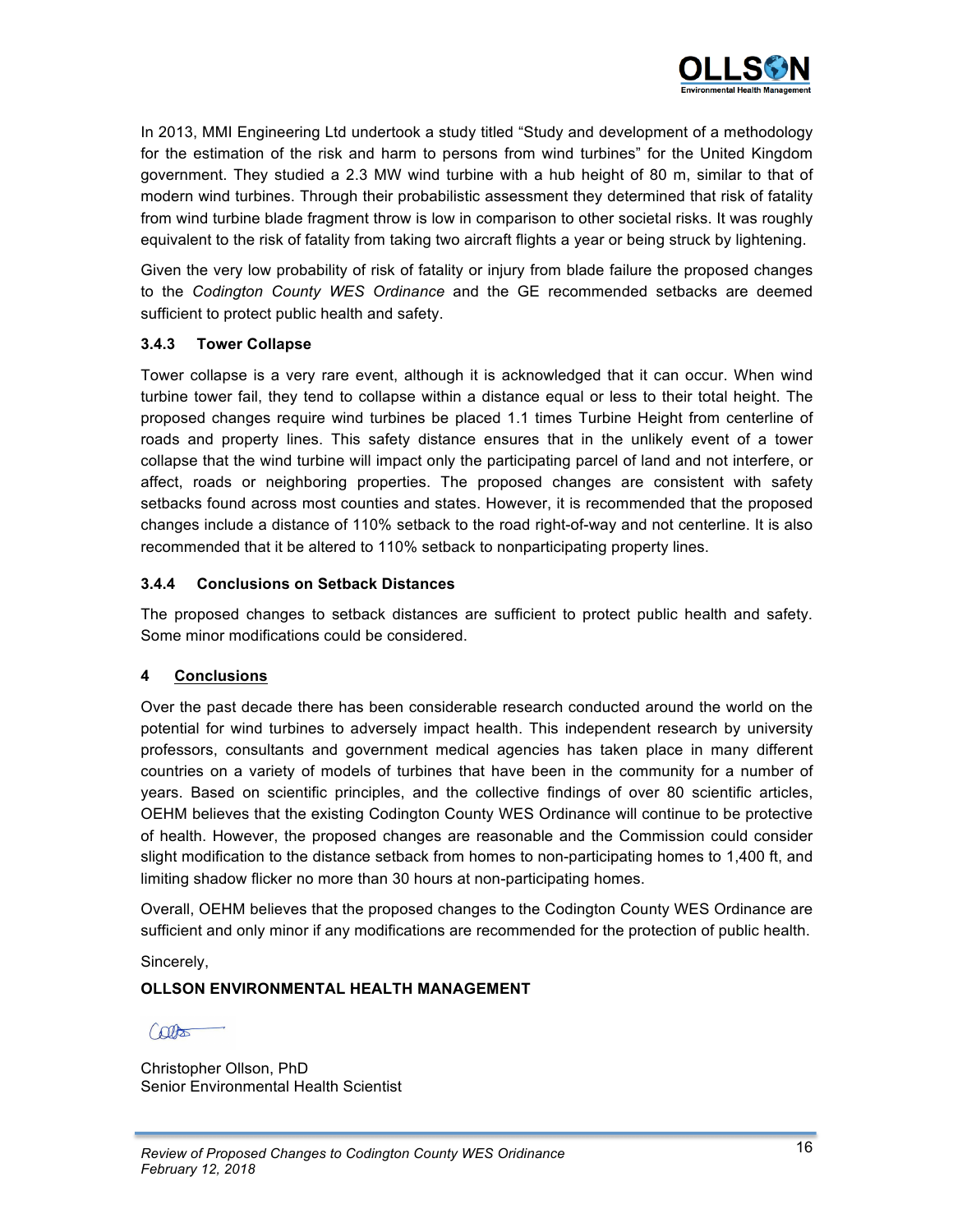

# **References**

Acoustic Ecology Institute. 2012. Wind Farm Noise 2012: Science and Policy Overview

Australian Government NHMRC (National Health and Medical Research Council). *Wind turbines and health: a rapid review of the evidence*. Canberra, ACT: Commonwealth of Australia (2010) p. 1-11.

Bakker RH, Pedersen E, van den Berg GP, Stewart RE, Lok W, Bouma J. Impact of wind turbine sound on annoyance, self-reported sleep disturbance and psychological distress. *Sci Total Environ* (2012) **425**:42–51.

Berger R.G., Ashtiani P., **Ollson C.A.**, Whitfield Aslund M., McCallum L.C., Leventhall G., Knopper L.D. 2015. *Health-based audible noise guidelines account for infrasound and low frequency noise produced by Wind Turbines.* Front Public Health. Vol 3, Art. 31

Berglund B, Lindvall T. (Eds.) *Community Noise*. Center for Sensory Research, Stockholm University and Karolinska Institute (1995).

Chief Medical Officer of Health, Ontario. The potential health impact of wind turbines. Chief Medical Officer of Health (CMOH) report. Toronto, ON: Queen's Printer for Ontario (2010).

Epilepsy Society of United Kingdom. 2012. https://www.epilepsysociety.org.uk/wind-turbines-andphotosensitive-epilepsy#.WCCsnBSSom4

Garrad Hassan Canada. 2007. Recommendations for Risk Assessment of Ice Throw and Blade Failure in Ontario. Prepared for Candian Wind Energy Association.

Grimwood CJ, Skinner GJ, Raw GJ, BRE, Watford, WD25 9XX. *The UK national noise attitude survey 1999/2000*. Noise Forum Conference, London, England (2002).

Harding G, Harding P, Wilkins A. Wind turbines, flicker, and photosensitive epilepsy: Characterizing the flashing that may precipitate seizures and optimizing guidelines to prevent them. *Epilepsia* (2008) **49**:1095-8.

Health Canada. Wind Turbine Noise and Health. The Government of Canada. 2014. Available online: http://www.hc-sc.gc.ca/ewh-semt/noise-bruit/turbine-eoliennes/summary-resume-eng.php

Institute of Medicine (IOM). 2006. *Sleep Disorders and Sleep Deprivation: An Unmet Public Health Problem*

Jalali et al. 2016. Before–after field study of effects of wind turbine noise on polysomnographic sleep parameters. Noise Health; 18:194-205.

Janssen SA, Vos H, Pedersen E. A comparison between exposure-response relationships for wind turbine annoyance and annoyance due to other noise sources. *J Acoust Soc Am* (2011) **130**:3746-53.

*Kaperman and James. 2008. The "How To" Guide to Siting Wind Turbines to Prevent Health Risks from Sound*

Keith SE, Feder K, Voicescu SA, Soukhovtsev V, Denning A, Tsang J, Broner N, Richarz W, van den Berg F. 2016. Wind turbine sound power measurements. J. Acoust. Soc. Am. 139 (3), 1431- 1435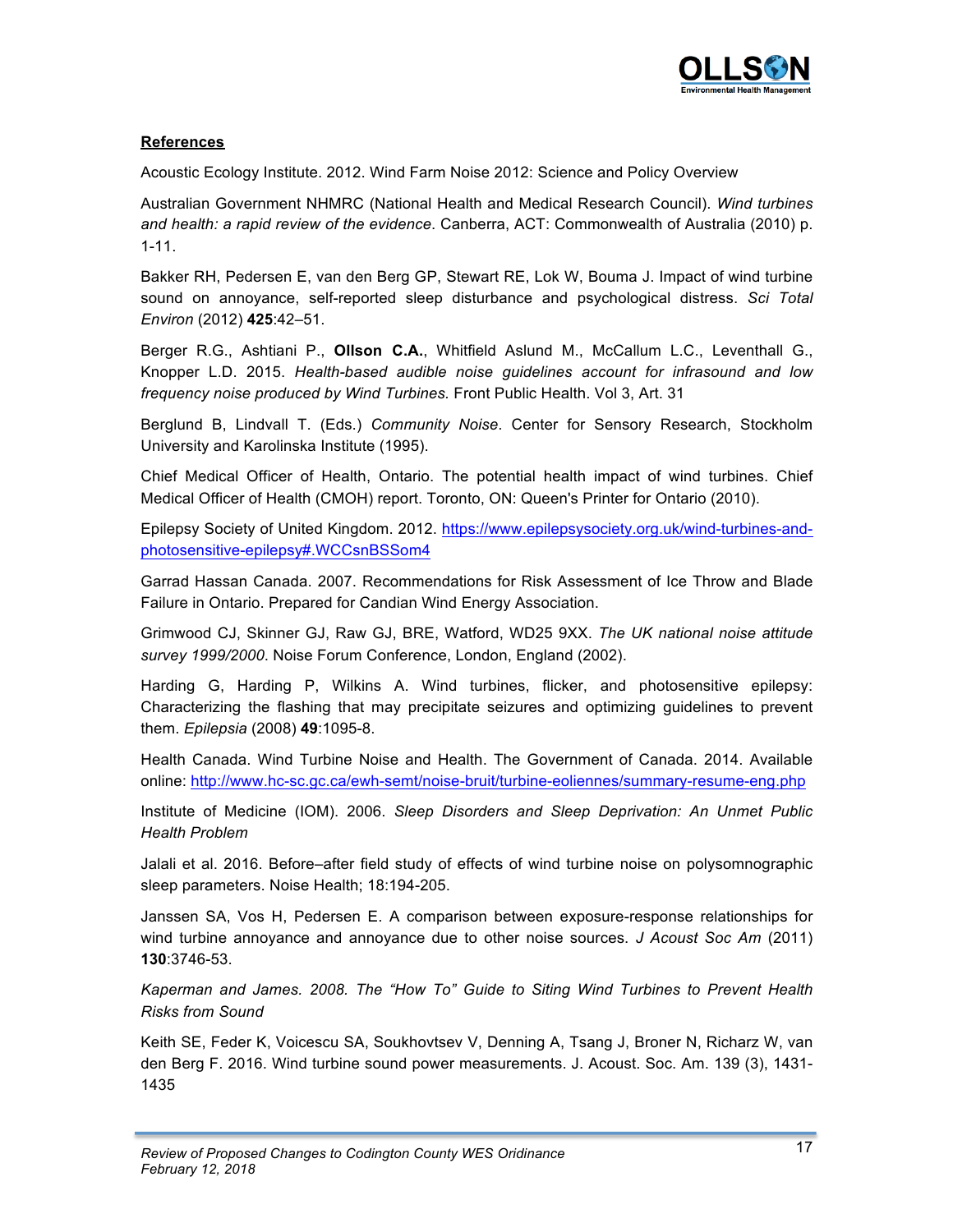

Knopper, L.D., **Ollson, C.A.,** McCallum, L.C., Aslund, M.L., Berger, R.G, Souweine, K., and McDaniel, M. 2014. *Wind turbines and Human Health*. Front. Public Health, Vol. 2, Art. 63

Knopper, L.D. and **Ollson, C.A.** 2011. *Health Effects and Wind Turbines: A Review of the Literature.* Environmental Health. 10:78. Open Access. Highly Accessed.

Laszlo HE, McRobie ES, Stansfeld SA, Hansell AL. Annoyance and other reaction measures to changes in noise exposure - A review. *Sci Total Environ* (2012) **435**:551-562.

McCallum, L.C., Whitfield Aslund, M.L., Knopper, L.D., Ferguson, G.L., **Ollson, C.A.** 2014. *Measuring electromagnetic fields (EMF) around wind turbines in Canada: is there a human health concern?* Environmental Health 13(9), doi:10.1186/1476-069X-13-9.

McCunney, R.J., Mundt, K.A., Colby, D., Dobie, R., Kaliski, K., Blais, M. 2014. Wind Turbines and Health A Critical Review of the Scientific Literature. JOEM Volume 56, Number 11

MassDEP and MDPH. *Wind Turbine Health Impact Study: Report on Independent Expert Panel*. Massachusetts Department of Environmental Protection and Department of Public Health (2012). Available online at: http://www.mass.gov/dep/energy/wind/turbine\_impact\_study.pdf.

Merlin T, Newton S, Ellery B, Milverton J, Farah C. 2014. *Systematic review of the human health effects of wind farms*. National Health and Medical Research Council, Canberra, Australia.

Michaud DS, Feder K, Keith SE, Voicescu SA, Marro L, Than J, Guay M, Denning A, Murray BJ, Weiss SK, Villeneuve PJ, van den Berg F, Bower T. 2016. Effects of Wind Turbine Noise on Self-Reported and Objective Measures of Sleep. Sleep. 2016 Jan 1;39(1):97-109. doi: 10.5665/sleep.5326.

Michaud DS, Feder K, Keith SE, Voicescu SA, Marro L, Than J, Guay M, Denning A, McGuire D, Bower T, Lavigne E, Murray BJ, Weiss SK, van den Berg F. 2016a. Exposure to wind turbine noise: Perceptual responses and reported health effects. J Acoust Soc Am. 2016 Mar;139(3):1443-54.

Michaud DS, Keith SE, Feder K, Voicescu SA, Marro L, Than J, Guay M, Bower T, Denning A, Lavigne E, Whelan C, Janssen SA, Leroux T, van den Berg F. 2016b. Personal and situational variables associated with wind turbine noise annoyance. J Acoust Soc Am. 2016 Mar;139(3):1455-66.

Michaud DS, Feder K, Keith SE, Voicescu SA, Marro L, Than J, Guay M, Denning A, Bower T, Villeneuve PJ, Russell E, Koren G, van den Berg F. 2016c. Self-reported and measured stress related responses associated with exposure to wind turbine noise. J Acoust Soc Am. 2016 Mar;139(3):1467-79.

Michaud DS, Keith SE, McMurchy D. Noise annoyance in Canada. *Noise Health* (2005) **7**:39-47.

MMI Engineering Ltd, 2013. Study and development of a methodology for the estimation of the risk and harm to persons from wind turbines. Prepared by for the Health and Safety Executive of the Government of the United Kingdom

*National Research Council. 2007. Environmental Impacts of Wind Energy Projects*

**Ollson, C.A.**, Knopper L.D. McCallum, L.C., Aslund-Whitfield, M.L. 2013. *Are the findings of 'Effects of industrial wind turbine noise on sleep and health' supported?* Noise & Health 15:63, 148-150.